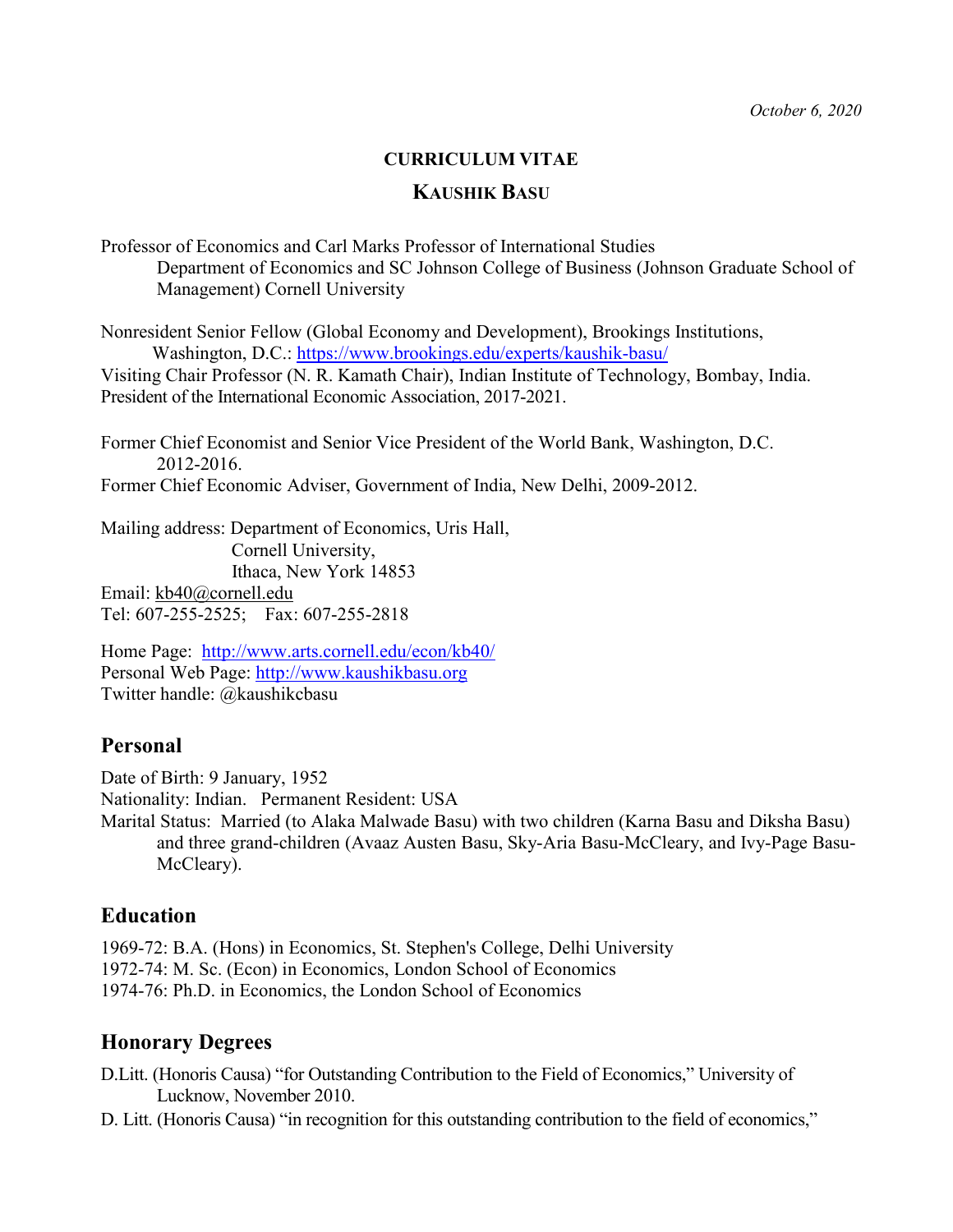Assam University, Silchar, March 2012.

- Doctorate of Humane Letters, (Honoris Causa), "for leadership in the field of economics," Fordham University, New York, May, 2013.
- D.Litt. (Honoris Causa), "for contributions to theoretical economics research and teaching," Indian Institute of Technology (IIT), Mumbai, August, 2013.
- Doctor of Laws, (Honoris Causa), "in recognition of his international standing as an outstanding economist," University of Bath, United Kingdom, Bath (November 2016).
- Laurea Honoris Causa, conferred at the Aula Magna del Rettorato, Florence, by the Universita degli studi di Firenze (University of Florence), October 2018.
- D.Litt. (Honoris Causa), conferred by the Governor of West Bengal, Jadavpur University, Kolkata, December 2018.

### **Awards**

CORE Fellow, 1981-82.

Mahalanobis Memorial Medal for contributions to economics, 1989.

UGC-Prabhavananda Award for Economics, 1990, citing the work in theoretical development economics.

Fellow of the Econometric Society, 1991.

VKRV Rao Distinguished Visitor at the Institute for Social and Economic Change, Bangalore, 2000- 2002.

Padma Bhushan, 2008, conferred by the President of India.

- Citation of Honour 2009, Almorum Societas, St. Xavier's School, Kolkata, on the occasion of the 150<sup>th</sup> Jubilee Year of the School.
- Fellow of the World Academy of Sciences (TWAS), Trieste, Italy, 2013.
- Gold Medal for Outstanding Contribution to Public Discourse, College Historical Society, Trinity College, Dublin, conferred in November 2014.
- Fellow, BREAD, Bureau for Research and Economic Analysis of Development

Associate, THRED, Theoretical Research in Development Economics.

First A. L. Nagar Award, Delhi School of Economics, for contributions to quantitative economics, April 1, 2016

Fellow, IZA Bonn, till 2018.

- Festschrift: **Markets, Governance, and Institutions in the Process of Economic Development,** Oxford University Press: Oxford and New York. Edited by Ajit Mishra and Tridip Ray. December 2017.
- Dean's Medal for Visionary Leadership 2018. Brandeis University International Business School, May 15, 2018.

### **Experience**

Tutor at the London School of Economics, 1975-77.

Lecturer at Reading University, 1976-77.

Reader in Economics at the Delhi School of Economics, 1978-85.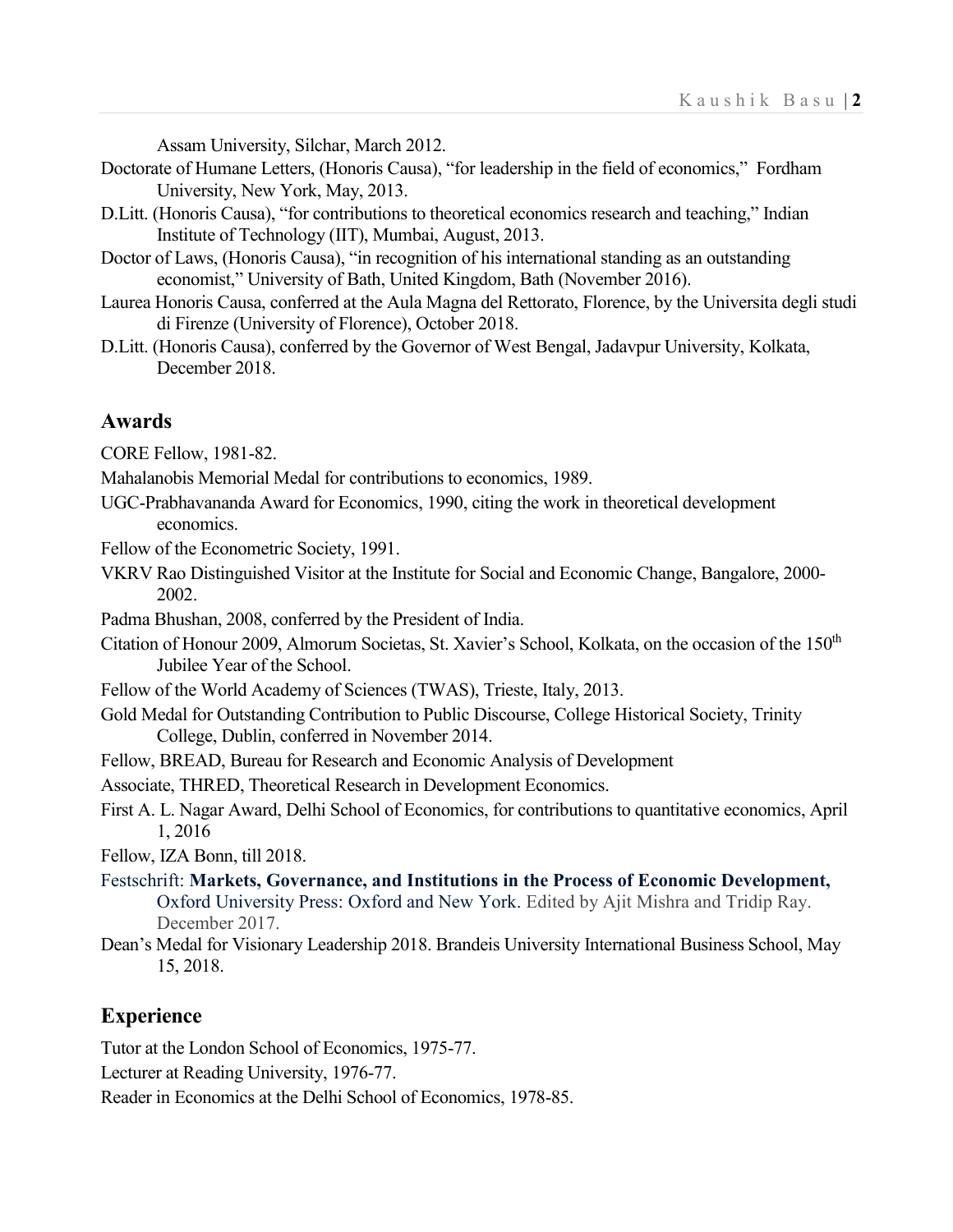Visiting Associate Professor at CORE, Louvain-la-Neuve, Belgium, 1981-82. Visiting Professor at the Centre d'economie mathematique et d'econometrie, Brussels, 1981-82. Member, Institute for Advanced Study, Princeton, 1985-86. Visiting Professor of Economics, Department of Economics, Princeton University, 1989-91. Visiting Professor, Department of Economics, Stockholm University, Spring, 1993. Distinguished Visitor, London School of Economics, Autumn, 1993. Professor of Economics, Delhi School of Economics, 1985-94. Visiting Fellow, Office of the Senior Vice President, Development Economics, World Bank, 1998-99. VKRV Rao Visiting Professor, ISEC, Bangalore, 2000-2002. Visiting Professor, Kennedy School of Government, Harvard University, 2000. Visiting Professor, Department of Economics, M.I.T., 2001-02. Visiting Professor, Department of Economics, Harvard University, 2004. Visiting Scientist, Indian Statistical Institute, New Delhi, 2007. Professor of Economics, Cornell University, 1994 – Present. C. Marks Professor, Cornell University, 1996 – Present. Director, Program of Comparative Economic Development, Cornell University, 2000-09. Director, Center for Analytic Economics, Cornell University, 2006-09. Donald Opatrny '74 Chairman of the Economics Department, 2008-09. Chief Economic Adviser, Government of India, Ministry of Finance, 2009-12. Chief Economist and Senior Vice President of the World Bank, Washington, 2012-16.

# **Selected Special Lectures**

- R.C. Dutt Memorial Lecture, "Integrating Social Norms into Economics," Centre for Social Sciences, Calcutta, India, December 1999.
- Inaugural Sir Jehangir Ghandy Memorial Lecture, "India and Globalization", Calcutta, India, December 2000.
- Addressed the Karnataka Assembly on the Indian Economy in my capacity as VKRV Rao Distinguished Visitor to ISEC Bangalore, India, 2000.
- The First Savitaben Trivedi Lecture, "Social and Cultural Foundations of the Indian Economy", India Studies Program, Indiana University, 2001.
- Keynote Address, Annual Conference on Labour Markets and Poverty in South Africa, Johannesburg, October 2002.
- Plenary Address, South and Southeast Asia Regional Meeting of the Econometric Society, Lahore, December 2002.
- WIDER Annual Lecture. "Global Labor Standards and Local Freedoms", Helsinki, November, 2003.
- Colin Clark Lecture, "Coercion, Contracts and the Limits of the Market," Australasian Meeting of the Econometric Society, Melbourne, July 2004.
- Ofair Razin Economic Policy Lecture, "International Labor Standards and Labor Welfare?" Georgetown University, Washington, DC, 2005.
- Vera Anstey Lecture, "Teacher Truancy and Culture in India," Annual Meeting of the Indian Economic Association, Visakhapatnam, India, December 2005.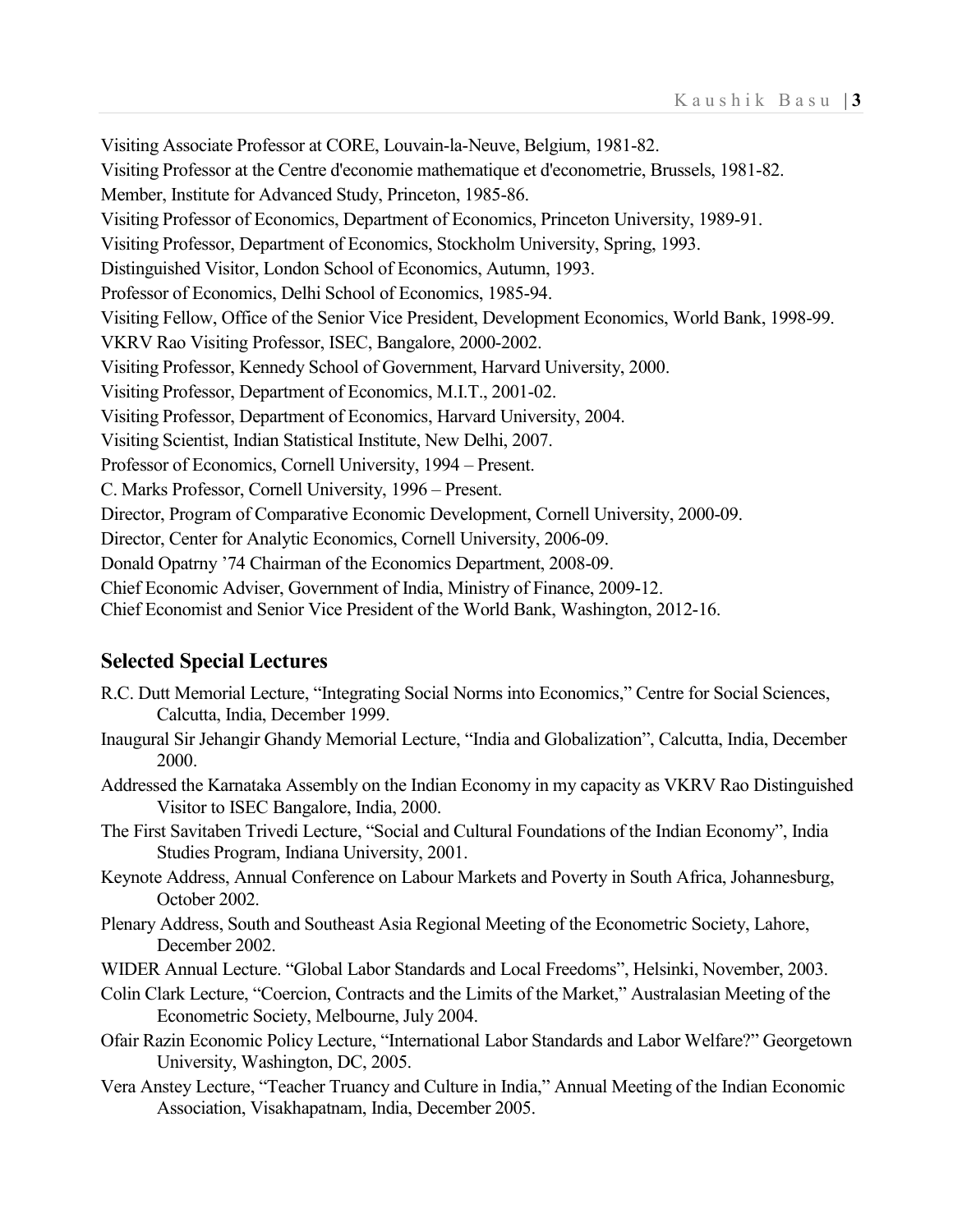- Keynote address, "International Labor Standards" Bengal Economic Association Annual Meeting, Santiniketan, India, February 2006.
- Joan Robinson Lecture, "The Performance of the Contemporary Indian Economy and its Historical Roots," organized by CDS, Thiruvananthapuram, India, March 2007.
- Sir Peter Ustinov Prejudice Lecture, "Group Identity, Conflict and Social Norms," Durham University, May 2007.
- Keynote address, "Globalization and Inequality," UNCTAD Conference on 'How the Poor are Affected by Trade,' New Delhi, October 2008.
- The Montreal Economic Theory Lecture, "A Simple Theory of the Financial Crisis of 2007-09," Concordia University, Montreal, May 2009.
- The Mahbub ul Haq Lecture, Lima, Peru, September 2009.
- The Dharm Narain Lecture, "How Does Economic Theory Influence Economic Policy?" organized by the Institute of Economic Growth and Delhi School of Economics, New Delhi, September 2010.
- Presidential Address, "Human Rights and Economic Development," International HDCA Conference Amman, Jordan, September 2010.
- The First Adam Smith Lecture, "The Prospects of the Indian Economy," in Bhuvaneswar, India, December 2010.
- Sukhamoy Chakravarty Lecture: "Foodgrain Policy in India: An Economic Theory Perspective," Delhi School of Economics, New Delhi, December 2010.
- Gautam Mathur Lecture, "Inflation: The Emperor of Economic Maladies," Habitat Center, New Delhi, May 2011.
- Eighth D. R. Gadgil Memorial Lecture, "Two Decades of India's Economic Reforms: Reflections and the Road Ahead" Mumbai, India, July 2011.
- Keynote Address, "The Emergence of the Indian Economy," Italian Economic Association, Rome, October 2011.
- V. V. Giri Lecture, Annual Meeting of Indian Society of Labour Economics, "India's Economic Development, Human Capital and Labour Policy," Udaipur, India, December 2011.
- A.D. Shroff Memorial Lecture, "Is India Ready for the Global Stage?" Mumbai, India, January 2012
- First Amlan Datta Memorial Lecture, "The Moral and Political Basis of Economic Development," Kolkata, January 2012.
- Ambedkar Memorial Lecture, "Economic Growth, Identity and Inclusiveness," organized by the Institute for Dalit Studies, New Delhi, India, January 2012.
- Raj Krishna Memorial Lecture, "Strategic Policy-making for Development," in Jaipur, India, February 2012.
- Special Lecture, on 'The Indian Economy and the Looming Global Crisis of 2014." Carnegie Endowment for International Peace, Washington, D.C, April 2012.
- S. R. Narayanan Lecture on the State of the Indian economy, Australian National University, Canberra, Australia, June 2012.
- Keynote Address "State of the Indian Economy", MIT Conference on 'Spotlight Trends in Entrepreneurship, Governance & Information Technology in One of the World's Fastest-Growing Economies', Boston, October 2012.
- O.P. Jindahl Distinguished Lectures, "From the Slopes of Raisina Hill: India's Economic Reforms and Prospects," Watson Institute for International Studies, Brown University, November 2012.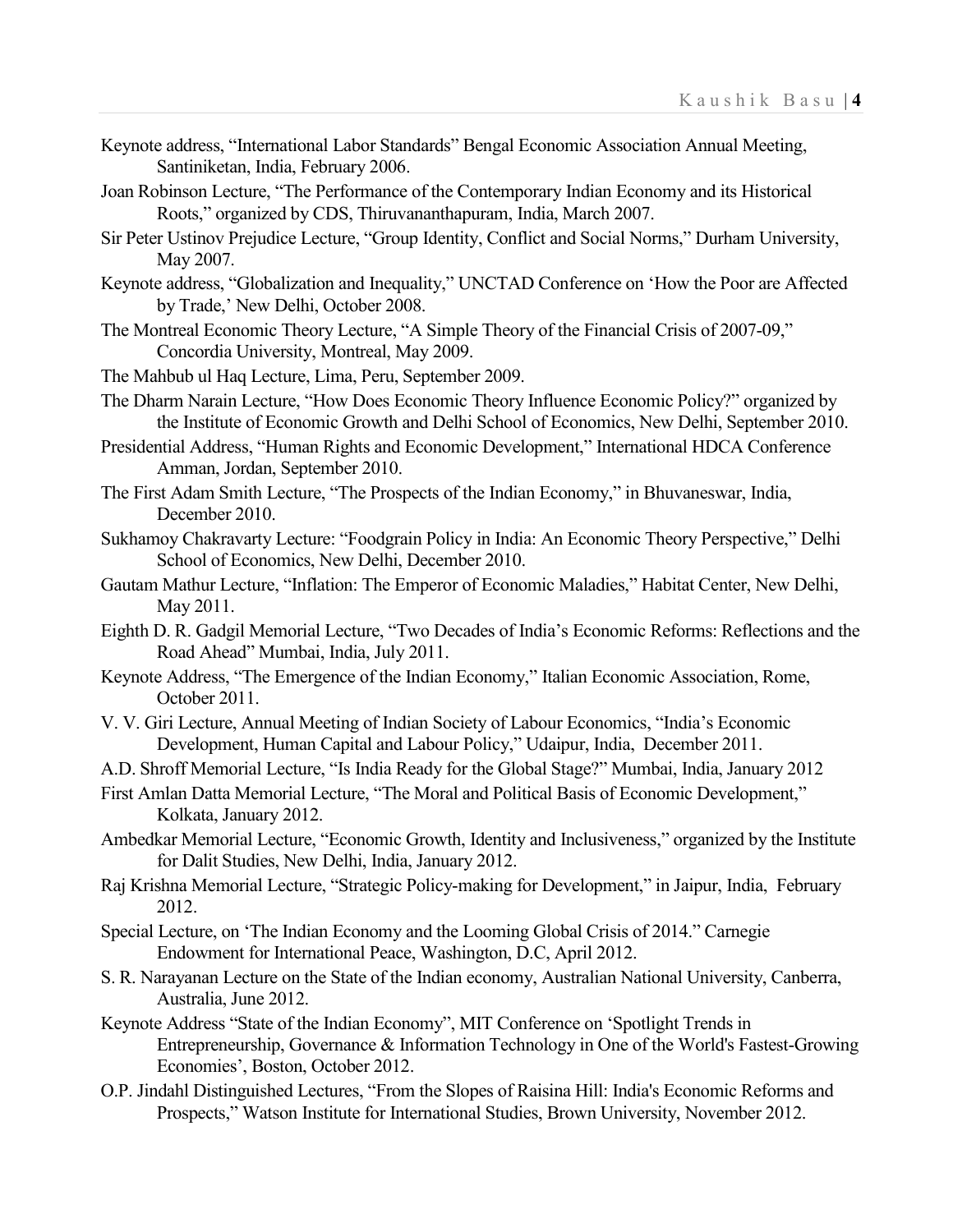- IHD Foundation Lecture, "The Social and Political Foundations of Development: The Indian Context," New Delhi, December 2012.
- First C. D. Deshmukh Lecture, "Grassroots Welfare Schemes and Macroeconomic Choices: India's Dilemma," organized by National Council of Applied Economic Research (NCAER), Habitat Centre, New Delhi, January 2013.
- Lecture, "The Costs of Corruption," Conference on Anti-Corruption Efforts in Global Development," Center for Strategic and International Studies, Washington, DC, January 2013.
- Lecture "Social and Moral Foundations of Economic Development", Cheikh Anta Diop University, Dakar, Senegal, March 2013.
- Sakip Sabanci Lecture, "Emerging Economies and the Evolving Global Economy" Brookings Institution, Washington and live streamed to Sabanci University, Istanbul, May 2013.
- JRD Tata Memorial Lecture, "India's Moral Churning: Economic Growth, Political Leadership and the Control of Corruption," Le Meridien Hotel, New Delhi, August 2013.
- Keynote Address, "India's Economy in a Globalizing World: Challenges and Research Agenda", New Zealand India Research Institute inaugural international conference on 'Changing India: from Decolonization to Globalization', Victoria University, Wellington, August, 2013.
- President's Invited Lecture, "World Bank Goals on Ending Extreme Poverty and Promoting Shared Prosperity: Implications for Data and Policy", 59<sup>th</sup> biennial International Statistics Institution (ISI) World Statistics Congress, Hong Kong, August 2013.
- Lecture "Social Foundations of Economic Development and Remarks on Asia's Growth Experience," 21<sup>st</sup> Seoul Journal of Economics, International Symposium, Seoul National University, Seoul, September 2013.
- Lecture "The Measures & Drivers of Economic Development," International Conference of HDCA, Managua, Nicaragua, September 2013.
- Albert Hirschman Lecture, "Randomization, Development Policy and the Role of Reasoned Intuition," Latin America and Caribbean Economic Association (LACEA), Mexico City, October 2013.
- Leadership Lecture "Poverty and Prosperity: The Challenges of Policymaking in a Globalized World", Columbia University, New York, November 2013.
- Presidential Address, "Fiscal Policy as Instrument of Investment and Development", The Indian Econometric Society- Golden Jubilee Celebration Indira Gandhi Institute of Development Research, Mumbai, December 2013.
- Convocation Address, "The Moral Foundations of Economic Development," Ramakrishna Mission Vivekananda University, Coimbatore, December 2013.
- The Third Amartya Sen Lecture, at the London School of Economics on "Law, Economics and the Republic of Beliefs," March 2, 2015.
- D. Gale Johnson Lecture, at the Department of Economics, Chicago University, on "Why are Laws So Poorly Implemented? From Policymaking in India to Models of Law and Economics," April 13, 2015.
- G. L. Mehta Memorial Lecture at IIT Bombay, 26 August 2015, on "Can India Lead Global Growth?"
- The Global Economy lecture, at the Oesterreichische National Bank and the Vienna Institute for International Economic Studies, Vienna, on "Globalization and the Art of Designing Policy," November 2, 2015.
- Christian Michelsen Lecture, Bergen, Norway, on "Shared Prosperity," 15 March 2016.
- Keynote address, Aix-en-Provence, on "A New Approach to Law and Economics," 14<sup>th</sup> June 2016.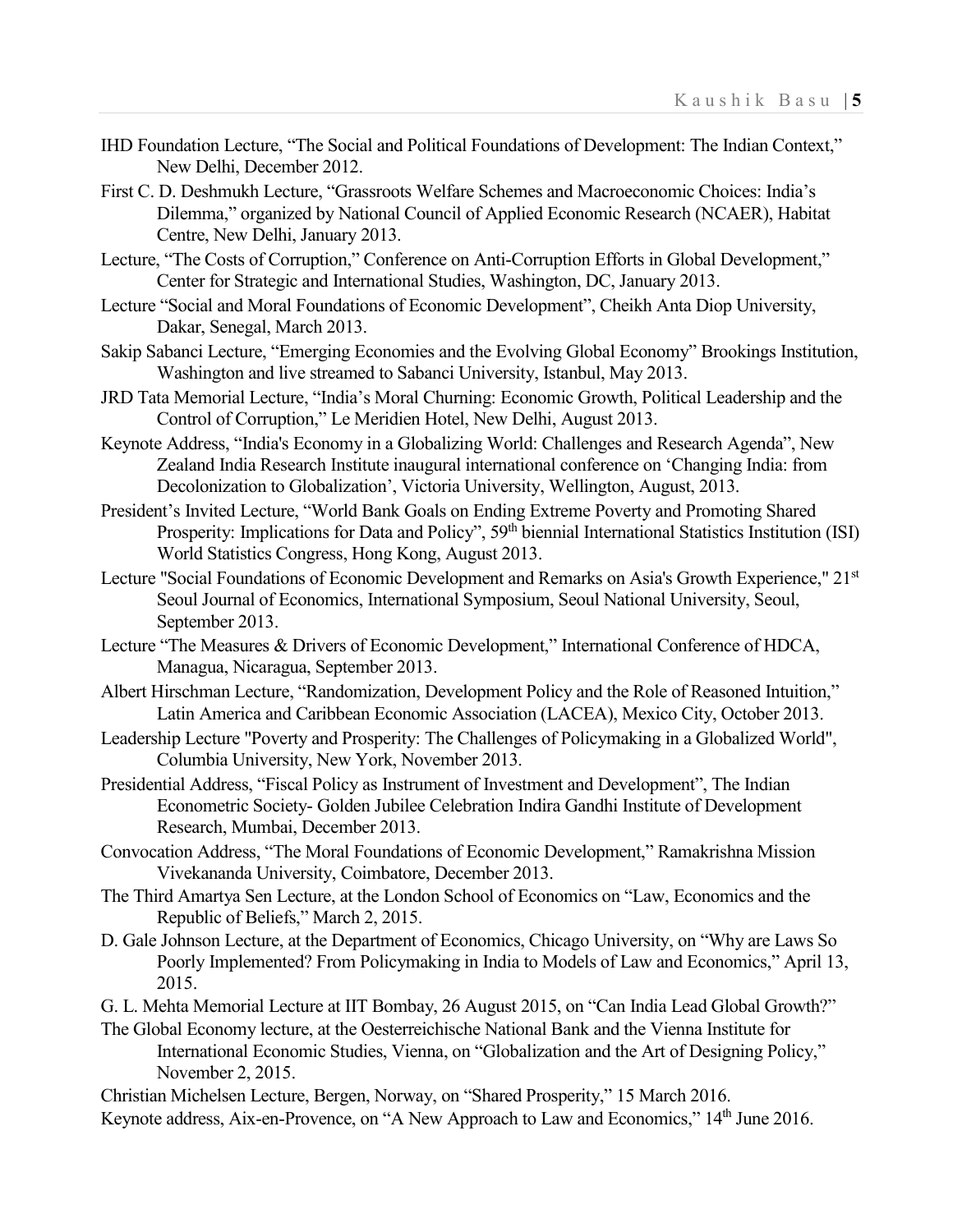- The First G-MonD Public Lecture, Paris School of Economics, on "The Social and Behavioral Roots of Development," 15<sup>th</sup> June 2016.
- Third Professor Kamath Lecture, on "The Economics of Corruption, Black Money and Demonetization,' at IIT Bombay, 9 December 2016
- Keynote address to the Association of Social Economics: "Discrimination as Focal Point: Markets and Group Identity", at the Annual Meetings of the American Economic Association, Chicago, 5 January, 2017.
- Luca d'Agliano Lecture on "Culture, Corruption and the Law: Challenges for a Globalizing World," at the Centro Studi Luca d'Agliano (LdA) in Turin, 23 November 2017.
- Nani Palkhivala Lecture on "Law and Economics," Mumbai, 14 December 2017.
- Swami Lokeswarananda Memorial Lecture on "Morality and Economics," Kolkata, 22 December, 2017.
- Independence Lecture on "A Short History of India's Economy: Yesterday, Today and Tomorrow," Oberoi Trident Hotel, Mumbai, August 6, 2018.
- Presidential Address to the Indian Society of Labour Economics, IGIDR, Mumbai, December 19, 2018.
- S. K. Chakravarti Memorial Lecture, on "Randomization, Causality and Commonsense," at the  $10<sup>th</sup>$ International Triennial Calcutta Symposium on Probability and Statistics, at the Calcutta Statistical Association, Kolkata, 27 December 2018.
- Keynote Address to the 10<sup>th</sup> Biennial Conference of the Hong Kong Association, held at Xiamen, China, December 24-15, 2018.
- First Dr. P. C. Bansil Memorial Lecture at IIT Delhi, on 'Technological Advance and the Changing Nature of Work: Prospects for India,' 21 February, New Delhi.
- Convocation Address to the Indian Institute for Management, Ahmedabad, on the occasion of IIM's 54<sup>th</sup> Convocation, March 16, 2019.
- Hamburg Lectures in Law and Economics, on 'Politics, Power, and the Law: From David Hume to John Nash, Universitat Hamburg, December 11, 2020.
- Dipak Banerjee Memorial Lecture, Kolkata, on 'Game Theory, Economics and Philosophy: Some Paradoxes and Open Questions,' 23 March, 2020 (Postponed).
- Raja Chelliah Memorial Lecture, National Institute of Public Finance and Policy, New Delhi, 27 March, 2020 (Postponed).

# **Editorial Activity**

Editor, **Social Choice and Welfare** Associate Editor, **Journal of Economic Perspectives**, 2000-03. Associate Editor, **Journal of Development Economics**, 1992-2003, 2009-10. Advisor, **Journal of Public Economics**, 1991-98. Associate Editor, **World Bank Economic Review,** 1994-2010. Series editor for the Oxford University Press series: **Themes in Economics** Editor, **Fundamentals of Development Economics**, Routledge Associate Editor, **Japanese Economic Review** Associate Editor, **Bulletin of Economic Research,** till 2009. Associate Editor, **Journal of International Trade and Economic Development** Associate Editor, **Journal of Quantitative Economics** (Indian Econometric Society)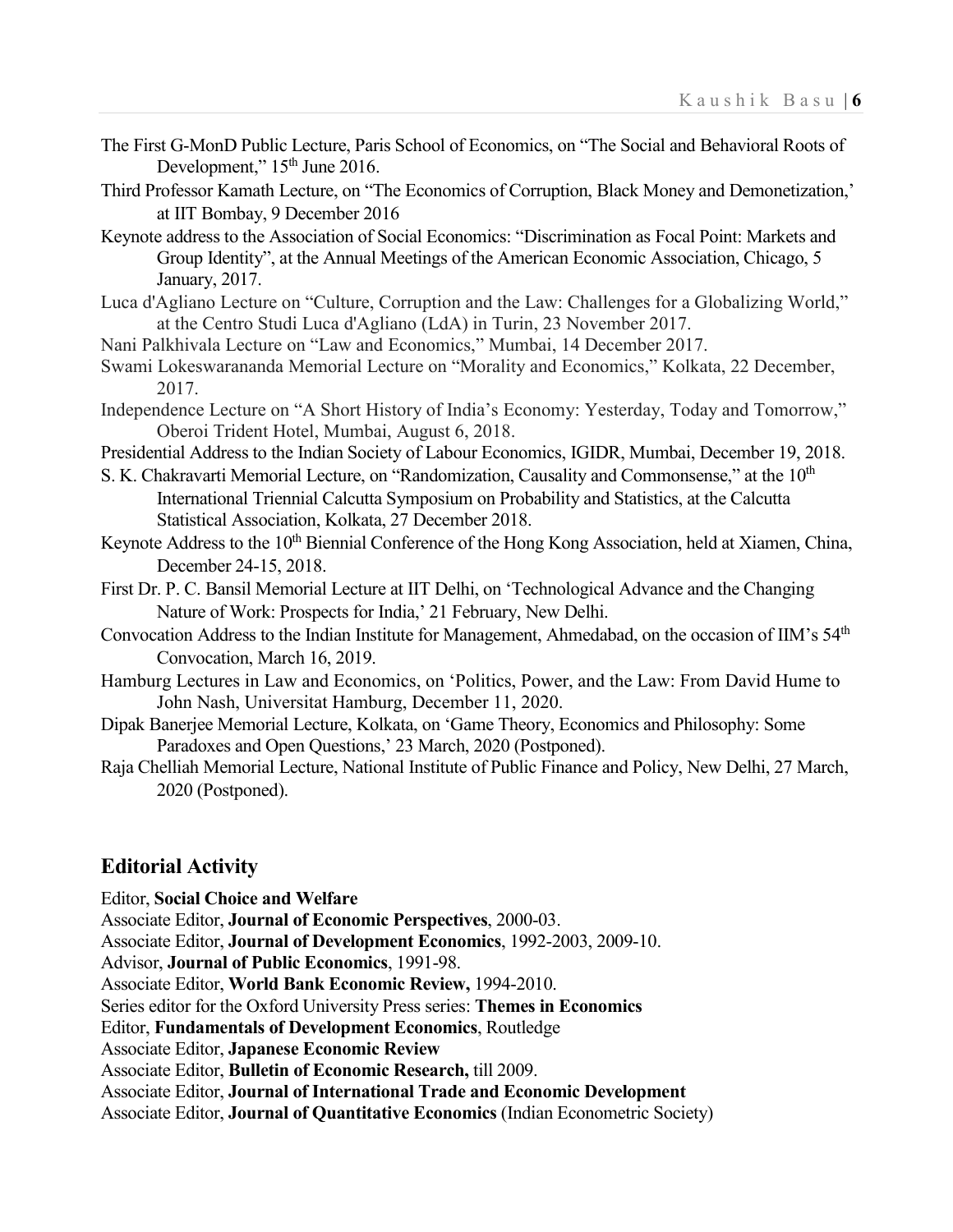Associate Editor, **Review of Development Economics**, 1999-2000 International Advisory Board, **Bangladesh Development Studies** Member, Advisory Board, **Global Business Review** (India) Associate Editor, **Journal of Economic Inequality** Editorial Advisor, **The Developing Economies** Editorial Advisor, **Journal of Developing Areas** Associate Editor, **Journal of Population Economics**, 2007-2010 Member, Advisory Panel, **Briefing Notes in Economics** (London) Editorial Board Member, **Pakistan Development Review**, 2005- Editorial Advisory Board Member, **Trade and Development Review**, 2008- International Editorial Board Member, **Macroeconomics and Finance in Emerging Market Economies**, 2008- Editorial Advisory Board Member of the Indian Institute of Dalit Studies journal, **Journal of Social Inclusion Studies**, 2011- Advisory Board Member, **Ekonomi-Tek** (Journal of the Turkish Economic Association Foundation. Editor (with Andrew Foster) of the **Papers and Proceedings of the Annual Bank Conference on Development Economics 2014**, Oxford University Press. Member of the Editorial Board of **Modern South Asia Series**, published by Oxford University Press, 2016-2024. Member of the Editorial Advisory Board, **Indian Public Policy Review,** Institute of Social and Economic Change, Bangalore. Member of the Editorial Advisory Board of the series **Philosophy, Politics and Economics**,

published by Oxford University Press, 2020-.

# **Other Professional Activity**

- Founder (1992) and first Executive Director (1992-1996), Centre for Development Economics, Delhi School of Economics, Delhi.
- Member of the Expert Group of Development Issues, Ministry of Foreign Affairs, Stockholm, Government of Sweden, 1997-2003.

Council Member of the Econometric Society, 1991-96.

Council Member, Society for Social Choice and Welfare

Member, Board of Governors, Madras School of Economics, 1994-96.

International Advisor, **Bangladesh Development Studies,** 1994 -

Consultant, UNDP for the **Human Development Report** 1996.

Consultant, World Bank for the **World Development Report** 2001.

- Advisory Committee Member on Child Labor Statistics of the International Labour Organization, Geneva, 2003-06.
- Advisory Board member, Institute of Public Policy and Development Studies, Universidad de las Americas, Puebla, Mexico, 2002-04.
- Advisory Committee Member on Child Labor Statistics of the International Labour Organization, Geneva, 2003-06.
- Member of the Board of Overseers, Human Rights Institute, University of Connecticut, 2007-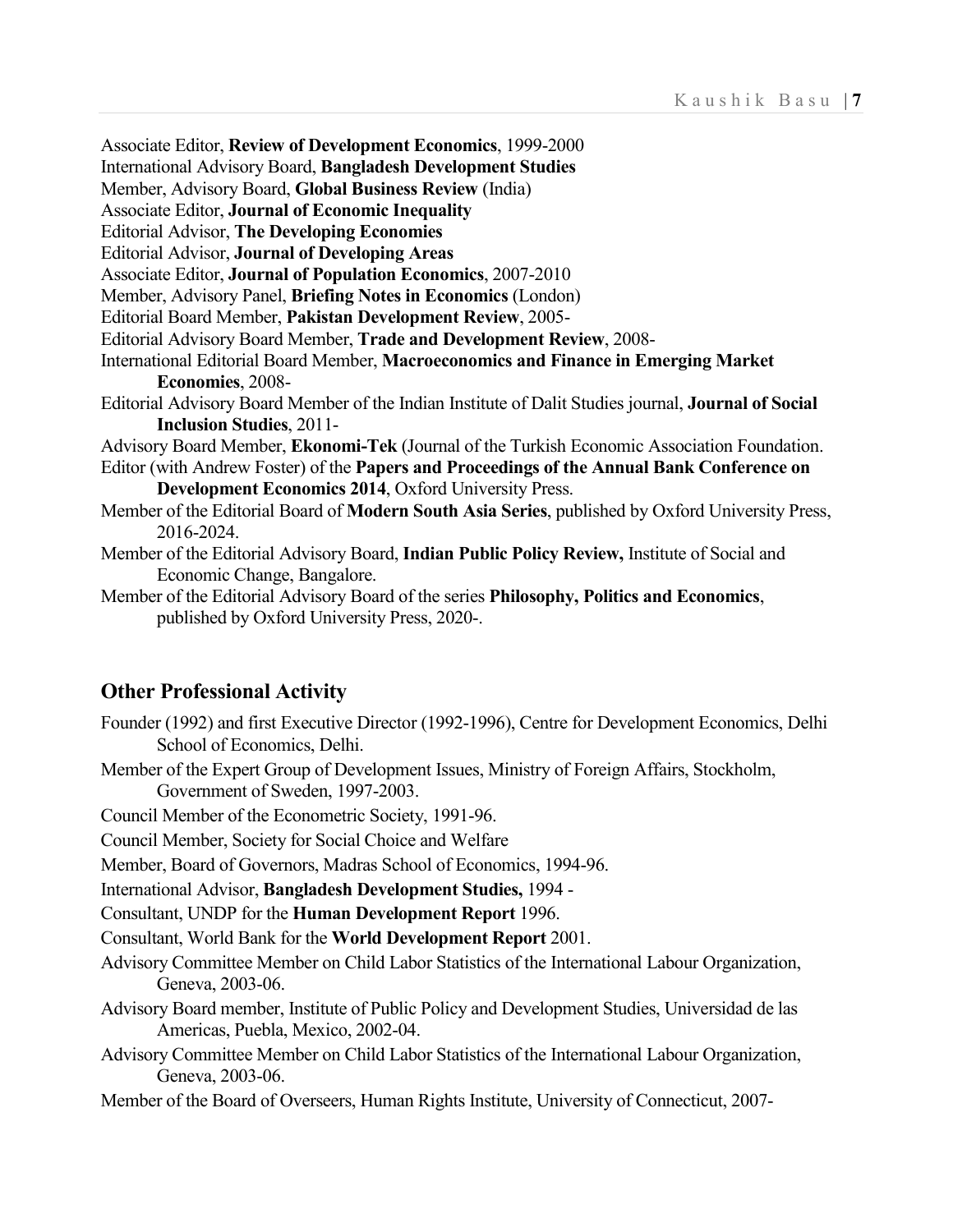Member, Steering Committee, International Economic Association, Paris, 2006-

Director, Center for Analytic Economics, Cornell University, 2006-9.

Member, Board of Governors, Institute for Human Development, New Delhi. 2010-

Advisory Board Member, Rajiv Gandhi Institute of Contemporary Studies, 2011-

Chairman, Inter Ministerial Group on "Inflation" set up by the Prime Minister, February 2011-

Leader of the Indian team and co-leader (with Canada), Framework Working Group of G20, 2009-12.

Team-leader, **Economic Survey of India,** 2010-2012.

- Led 5-country team, **The BRICS Report: A Study of Brazil, Russia, India, China and South Africa**, Oxford University Press, 2012.
- President of the Human Development and Capabilities Association (HDCA), 2010-12.

President, Indian Econometric Society, 2013-14.

Member, Research Advisory Committee of the Rajiv Gandhi Institute for Contemporary Studies, 2010.

Member of the Board of Directors of the Export-Import Bank of India, 2009-12.

- Jury Chair, Social Sciences, Infosys Science Foundation Prize, 2012-2013.
- Co-Chair (with Joseph Stiglitz), International Economic Association (IEA) World Congress, Roundtable on Shared Prosperity and Growth, June 2014.
- Served on the Economic Advisory Panel to the Global Commission on the Economy and Climate, to produce **The New Global Climate Economy Report,** 2014.
- Conference President for the Annual Conference of the Indian Economic Association, 2015-16 (held in Hyderabad, December 27, 2015).

President of the International Economic Association (IEA) 2017-20.

Member of the Advisory Board of the **Human Development Report**, 2019 & 2020 UNDP, New York. Board Member of the Pranab Mukherjee Foundation, 2018-

Chairman of the Jury for the Infosys Prize in Social Sciences, 2011-2020.

# **Courses Taught** (selection)

Development Economics, Graduate (Cornell, Delhi School of Economics, Stockholm University, MIT) Industrial Organization, Graduate (Cornell, Princeton) Microeconomic Theory, Graduate (Delhi School of Economics, Harvard—Kennedy School, LSE, MIT) Game Theory, Graduate (Cornell, Delhi School of Economics, Princeton) Political Economy, Graduate (Cornell University) The Indian Economy, Undergraduate (Harvard) Social Choice and Welfare Economics, Graduate (Delhi School of Economics, Harvard) Introduction to Game Theory and Strategic Thinking, Graduate (George Washington University) Game Theory and Strategic Reasoning, Undergraduate (Cornell University) Global Economic Policy, Executive MBA (Cornell University) Introduction to Game Theory and Strategic Thinking (Ashoka University, Electronic) Law and Economics, and Game Theory, Graduate (Cornell University)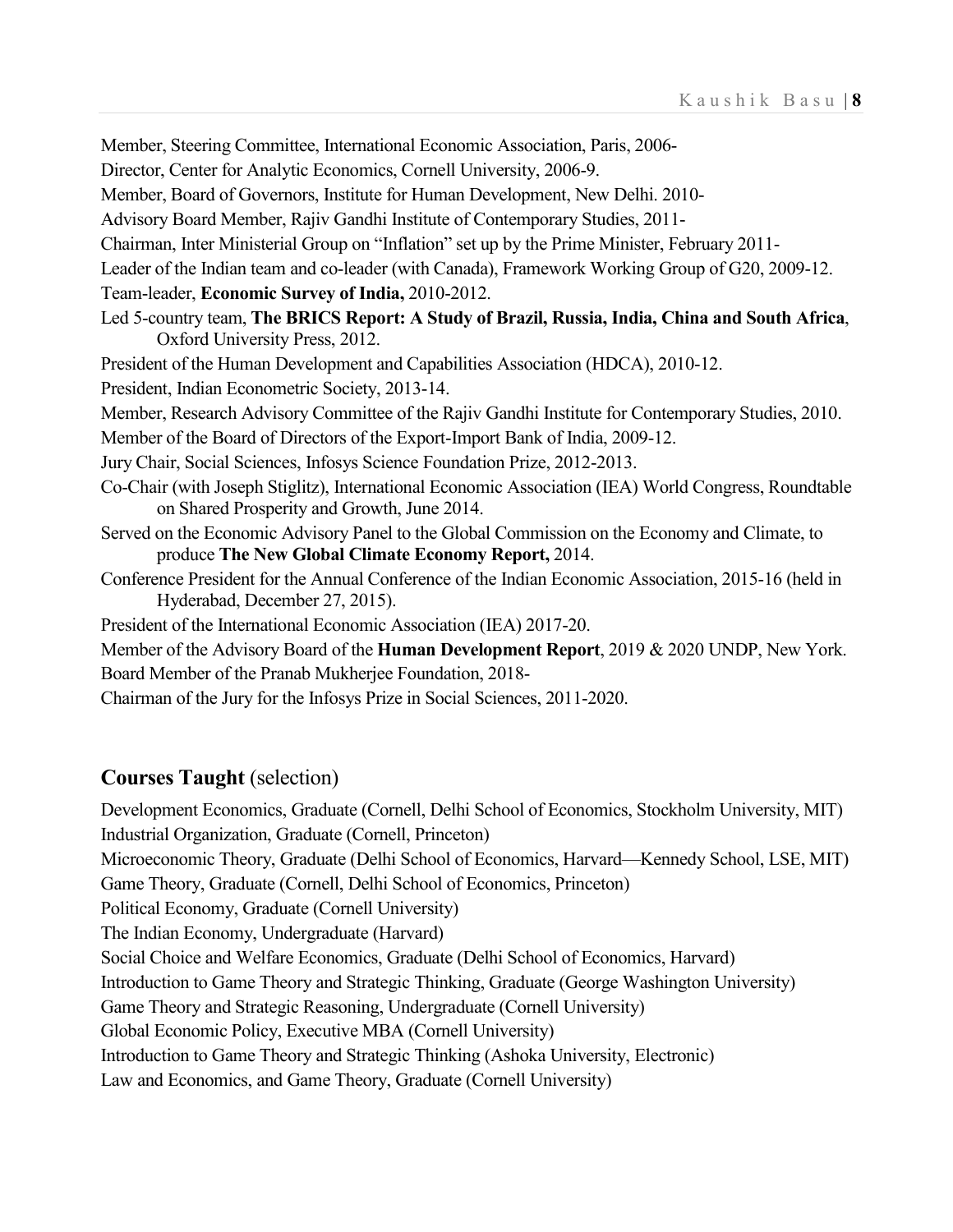# **PhD students**

### **Supervised (as chair or co-chair)** the PhDs for the following students:

Ajit Mishra 1994. "Market Equilibria, Social Institutions and Informational Uncertainty"

- Ashwini Deshpande 1994. "Some Aspects of International Debt of Developing Countries"
- Praveen Kulshreshtra 1997. "Market Imperfections, Bribery and the Supply of Essential Commodities"
- Pham Hoang Van 1998. "Essays on Technology Transfer, Trade, and Labor in Economic Development"
- Tridip Ray 1999. "Essays on Tenurial Contracts: Strategic Delegation, Land Exploitation and Limited Liability"
- Garance Genicot 1999. "Analytical Essays on Credit, Labor and Coercion"
- Eduardo Saavedra 2000. "Three Essays on Incomplete Contracts in Regulatory Activities"
- Luis-Felipe Lopez-Calva 2000. "Child Labor, Compulsory Schooling, and Social Norms: Statics and Dynamics"
- Patrick Emerson 2000. "Asymmetric Information, Discrimination and Strategic Behavior in Markets: Theoretical and Empirical Essays"
- Ozgur Toros 2001. "Strategic Behavior in Industrial and Labor Markets: Worker Ownership, Advertising and Targeting"
- Joo Kyung Ree (Jack) 2001. "Banking and Strategic Behavior: An Analysis of Bank Runs and Statutory Requirement"
- Paola Valenti 2002. "Essays on Literacy and Intra-household Externality: Theory and Estimation"
- Vladimir Petkov 2003. "Essays on Dynamic Oligopolies"
- Saber Ahmed Mahmud 2004. "Three Essays on Coordination Problems in Development"
- Gayatri Koolwal 2005. "Gender Inequalities in Development: The Impact of Networks and Labor Markets"
- Amanda Felkey 2006. "Essays on Household Formation, Resource Allocation and Consequences for the Labor Market"
- Patrick Nolen 2006. "Unemployment, Identity and Self-Confidence: Theoretical Models and Empirical Evidence"
- Wilson Perez 2006. "Three Essays on Development Economics"
- Hyejin Ku 2007. "Essays on Migration, Trade and Language"
- Homa Zarghamee 2007. "Voluntary Contributions and Collective Consumer Action: Theoretical and Empirical Investigations"
- Ashima Sood 2008. "Three Essays on the Cycle-Rickshaw Market: Informal Markets and Institutions in a City in Central India"
- Jinhwan Oh 2009. "Industrial Development and Regional Inequality: Theory and the Korean Economy"
- Vidya Atal 2009. "Power, Patents and Peer Review: Essays in Applied Microeconomic Theory"
- Sarah Reynolds 2011. "Intergenerational Intra-Household Economics: Three Essays on Parents and Offspring"
- John Gray 2011. "Essays on Identity: Its Endogenous Formation, Relevance in US Financial Markets and Implications for Poverty Assessment"
- Shuang Zhang 2012. "Essay in Empirical Development Economics"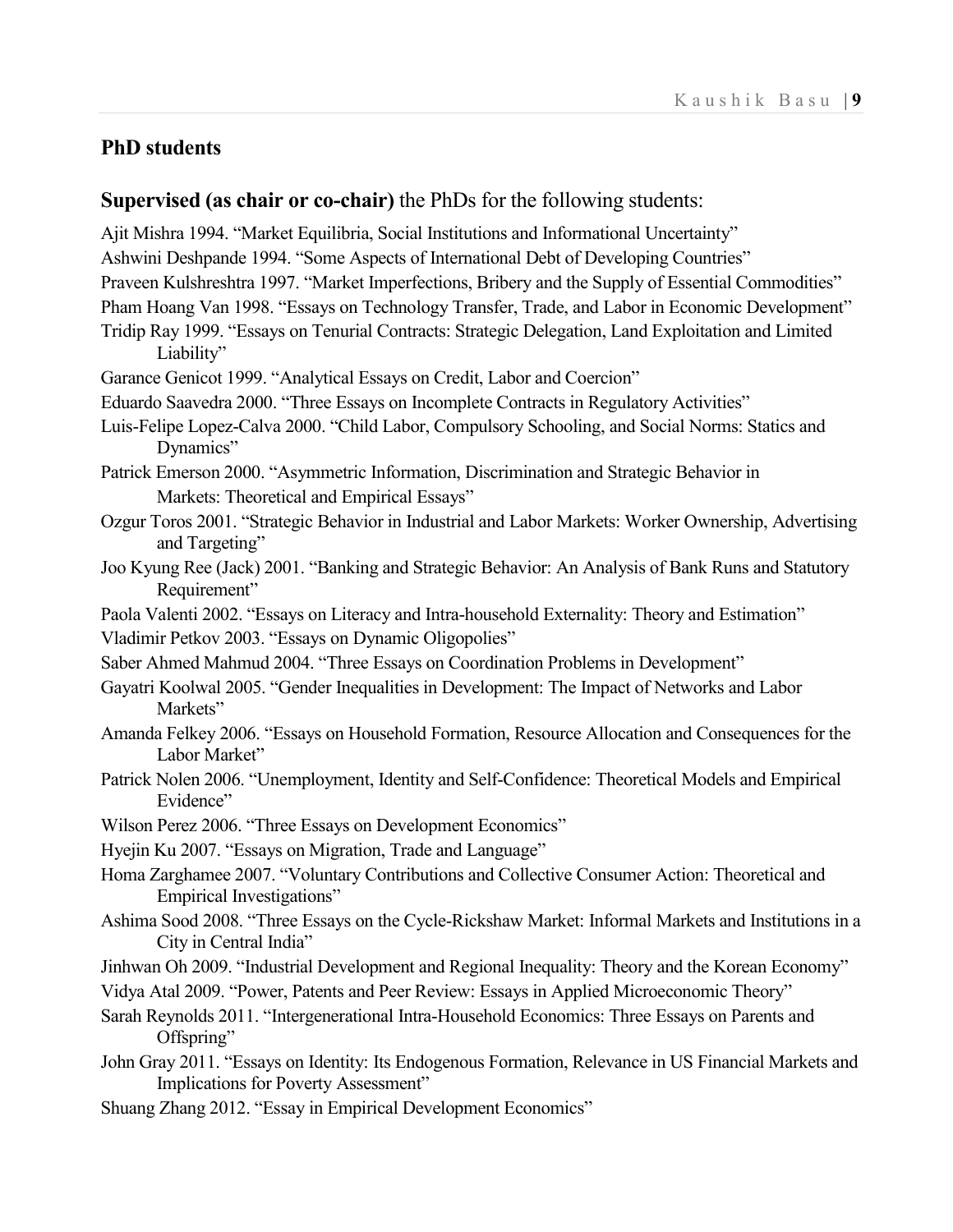Priya Mukherjee 2015. "Topics in Development Economics and Political Economy"

Pengfei Zhang (current) Aviv Caspi (current) Haokun Sun Sam (current) Fikri Pitsuwan (current) Chenyang Li (current) Harry Hyuk Son (current)

## **Served on the PhD committee, as member, for**:

Hodaka Morita, Jan Zabojnik, Stefano Paternostro, Eduardo Zambrano, Robert Olsen, Shub Debgupta, Bosang Lee, Gaetano Antinolfi, Rupa Chakrabarti, Ilaria Ossella, Suman Ghosh, Andrew Mude, Sarwat Jahan, Gizem Saka, Andrew Dillon, Kuntal Banerjee, Christopher Cotton, Seunghan Yoo, Ben Suwankiri, Sommarat Chantarat (Pin), Annemie Maertens, Sudha Narayanan, Ram Sewak Dubey, Dhushyant Raju, Tamara McGavock.

Zihui Zhao (Lilac) (current)

# **Publications**

### **Books - Authored**

- [1] **Revealed Preference of Government**, Cambridge University Press, Cambridge, U.K., 1980.
- [2] **The Less Developed Economy: A Critique of Contemporary Theory**, Basil Blackwell, Oxford and New York, 1984.

Indian edition, Oxford University Press, Delhi, 1985. Paperback edition, Basil Blackwell, 1986. Japanese translation, Seibundo Press, Tokyo, 1987. Paperback edition, Oxford University Press, Delhi, 1987. First reprint, Oxford University Press, 1989. Second reprint, Oxford University Press, 1990.

- [3] **Agrarian Structure and Economic Development**, Harwood Academic Publishers, Chur and London, 1990. This book is part of the series, J. Lesourne and H. Sonnenschein (eds.) Fundamentals of Pure and Applied Economics.
- [4] **Economic Graffiti: Essays for Everyone**, Oxford University Press, Delhi, 1991. First Reprint, 1991. Second Reprint, 1994. Bengali translation, Ananda Publishers, Calcutta, 1993.
- [5] **Lectures in Industrial Organization Theory**, Basil Blackwell, Oxford, 1993.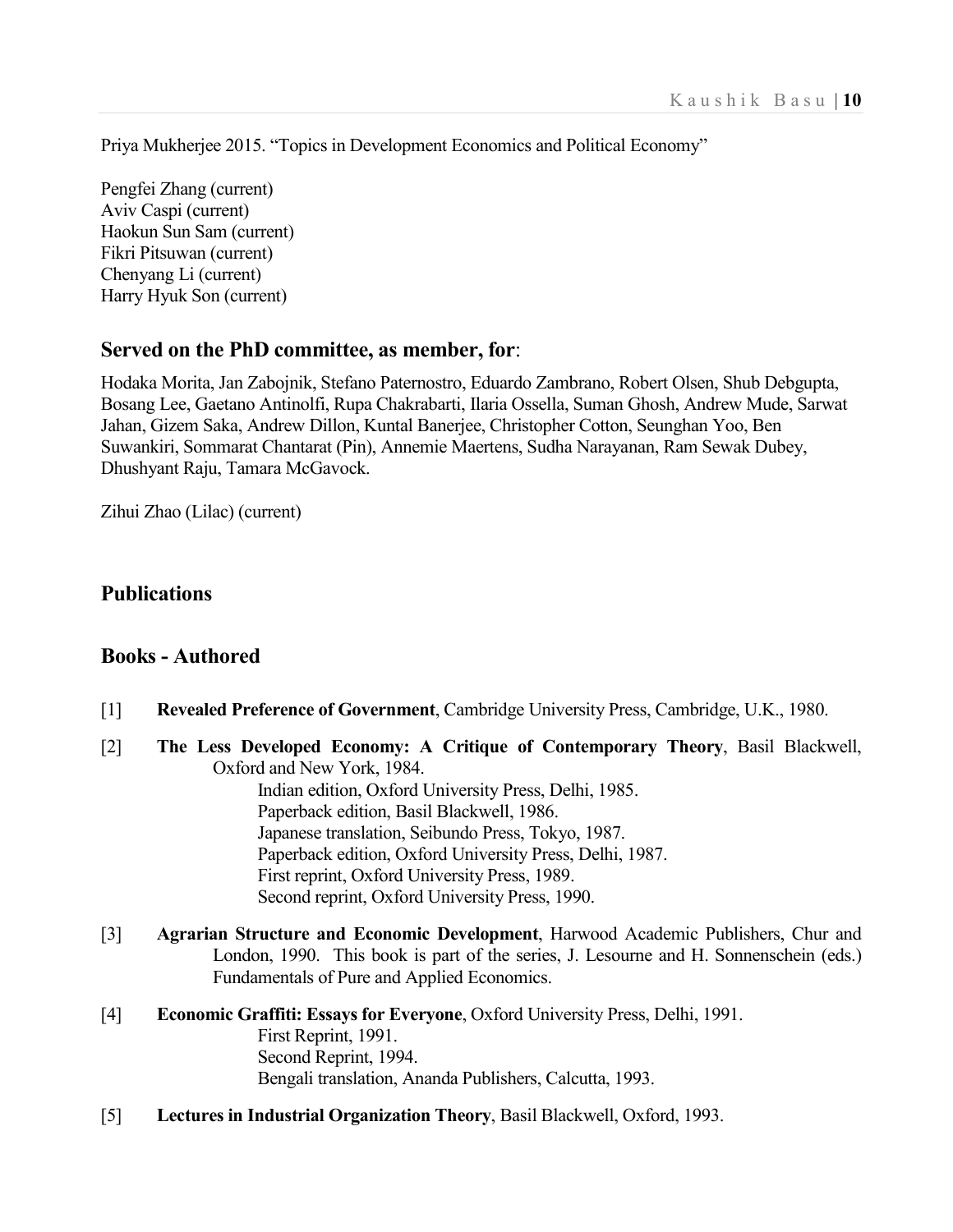First Reprint 1994.

- [6] **Of People, Of Places: Sketches from an Economist's Notebook**, Oxford University Press, Delhi, 1994. [Extract "Waiting for a Tiger," reprinted in an English literature reader for middle school students: **Literature Reader 7: A Multi-Skill Course in English**, Oxford University Press, New Delhi, 2004.]
- [7] **Analytical Development Economics: The Less Developed Economy Revisited**, MIT Press, Cambridge, MA, 1997. Hardback edition for South Asia,Oxford University Press, 1998. Paperback reprint, Oxford University Press, 1998
- [8] **Prelude to Political Economy: A Study of the Social and Political Foundations of Economics**, Oxford University Press, U.K., 2000. Paperback edition, 2004.
- [9] **Collected Theoretical Papers in Economics. Volume 1: Development, Markets and Institutions**, Oxford University Press, 2005.
- [10] **Collected Theoretical Papers in Economics. Volume 2: Rationality, Games and Strategic Behaviour**, Oxford University Press, 2005.
- [11] **Collected Theoretical Papers in Economics. Volume 3: Welfare, Law and Globalization**, Oxford University Press, 2007.
- [12] **Collected Theoretical Papers in Economics. Volume 4: Inter-Disciplinary Transgressions**, Oxford University Press, 2010.

All four volumes issued in Boxed Set in 2010. First reprint of Boxed Set in 2011.

- [13] **Collected Theoretical Papers in Economics. Volume 5: Economic Policy and Its Theoretical Bases**, Oxford University Press, 2018, forthcoming.
- [14] **The Retreat of Democracy and Other Itinerant Essays on Globalization**, **Economics and India**, Permanent Black, 2007.

Italian translation, **Ele Bele: India e le illusioni della democrazia globale**, published by Laterza and Figli, Rome, 2008. English edition for global release by Anthem Press, London, 2010.

# [15] **Beyond the Invisible Hand: Groundwork for a New Economics**, Princeton University Press, Princeton, 2010.

Penguin edition for South Asia region, 2011. Italian translation, Guiseppe Laterza and Figli, Rome, 2013. Chinese translation, The Oriental Press, Hong Kong, 2013. Spanish translation, 2014. Russian translation, Gaidar Foundation, Moscow, 2014. Japanese translation, NTT Publishers, 2016. French translation, Les Editions de L'Atelier, Paris (with a Preface by Gael Giraud), 2017.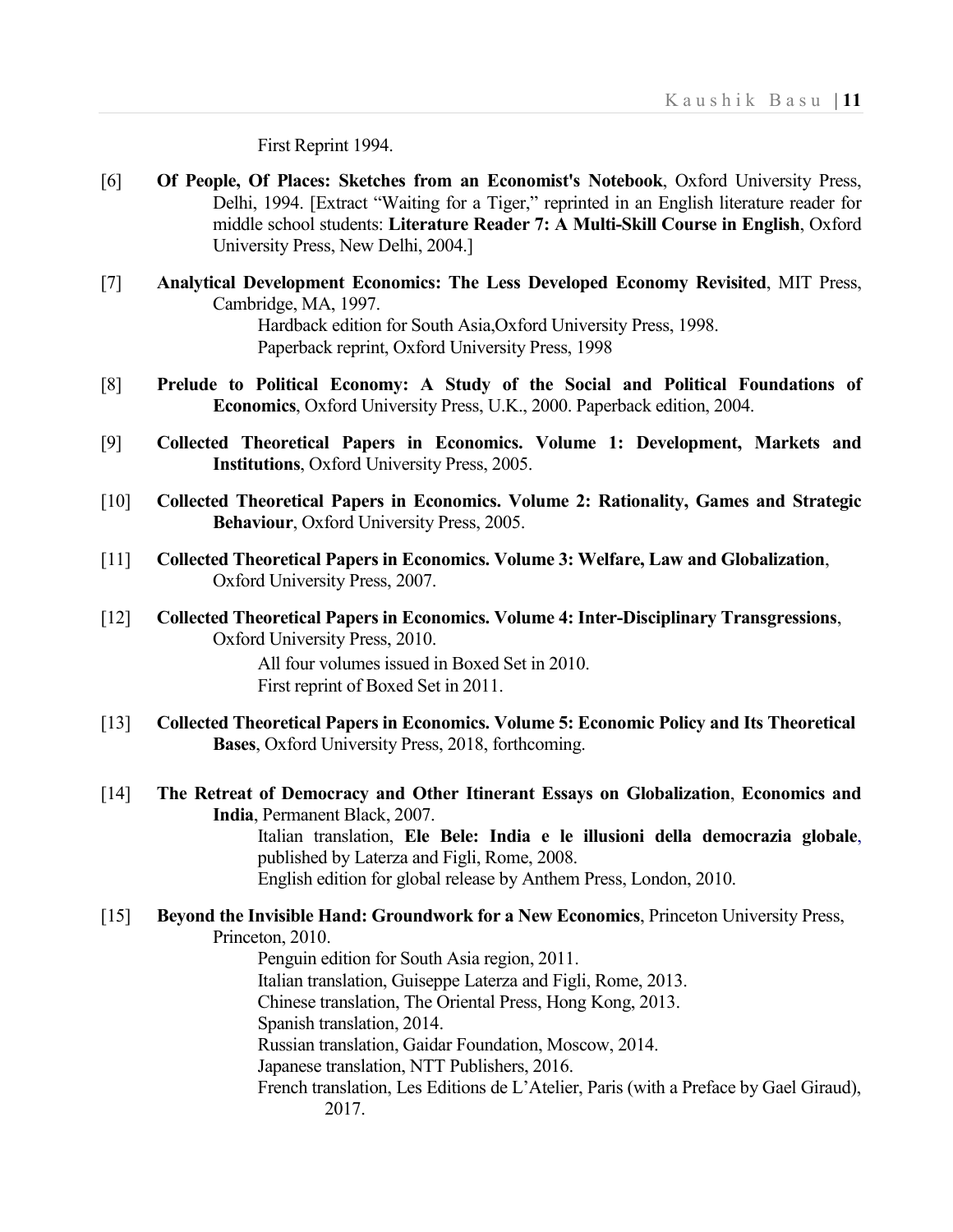- [16] **An Economist's Miscellany**, Oxford University Press, New Delhi, 2011. First reprint 2011. Second reprint, 2011 Third reprint, 2011
- [17] **An Economist's Miscellany: From the Groves of Academe to Raisina Hill**, **An Expanded Edition**, Oxford University Press, New Delhi, 2019. Chinese translation, CITC Beijing, forthcoming.
- [18] **An Economist in the Real World: The Art of Policymaking in India**, MIT Press, 2015. South Asian edition: Random House Penguin 2016. Chinese translation, 2017.
- [19] **Arthaniti, Samaj O Unnoyon (Economics, Society and Development) --** a selection of my papers, from various journals, translated into Bengali, Editor: Ananda Das Gupta, Parampara Prakashan, Kolkata, 2017.
- [20] **The Republic of Beliefs: A New Approach to Law and Economics**, Princeton University Press, 2018. Chinese edition, CITIC, Beijing, June 2020. South Asian edition, Random House Penguin, 2018 Spanish edition, 2018. Polish edition, February 2020. First paperback edition, Princeton University Press, 2020.
- [21] **From Raisina Hill to Bretton Woods: A Policymaker's Diary**, Simon and Schuster, forthcoming 2021.

# **Books – Edited**

- [1] **Capital, Investment and Development**,(edited with Mukul Majumdar and Tapan Mitra), Basil Blackwell, Cambridge, MA, 1993. Indian paperback edition, Oxford University Press, Delhi, 1998.
- [2] **Development Policy and Economic Theory**, (edited with Pulin Nayak), Oxford University Press, Delhi, 1992. First Reprint, 1994.
- [3] **Some Agrarian Questions**, editor, Oxford University Press, Delhi, 1994.
- [4] **Development, Welfare and Ethics**, (edited with Prasanta Pattanaik and Kotaro Suzumura), Clarendon Press, Oxford, 1995.
- [5] **Unravelling the Nation: Sectarian Conflict and India's Secular Identity**, (edited with Sanjay Subrahmanyam) Penguin paperback, New Delhi, 1996.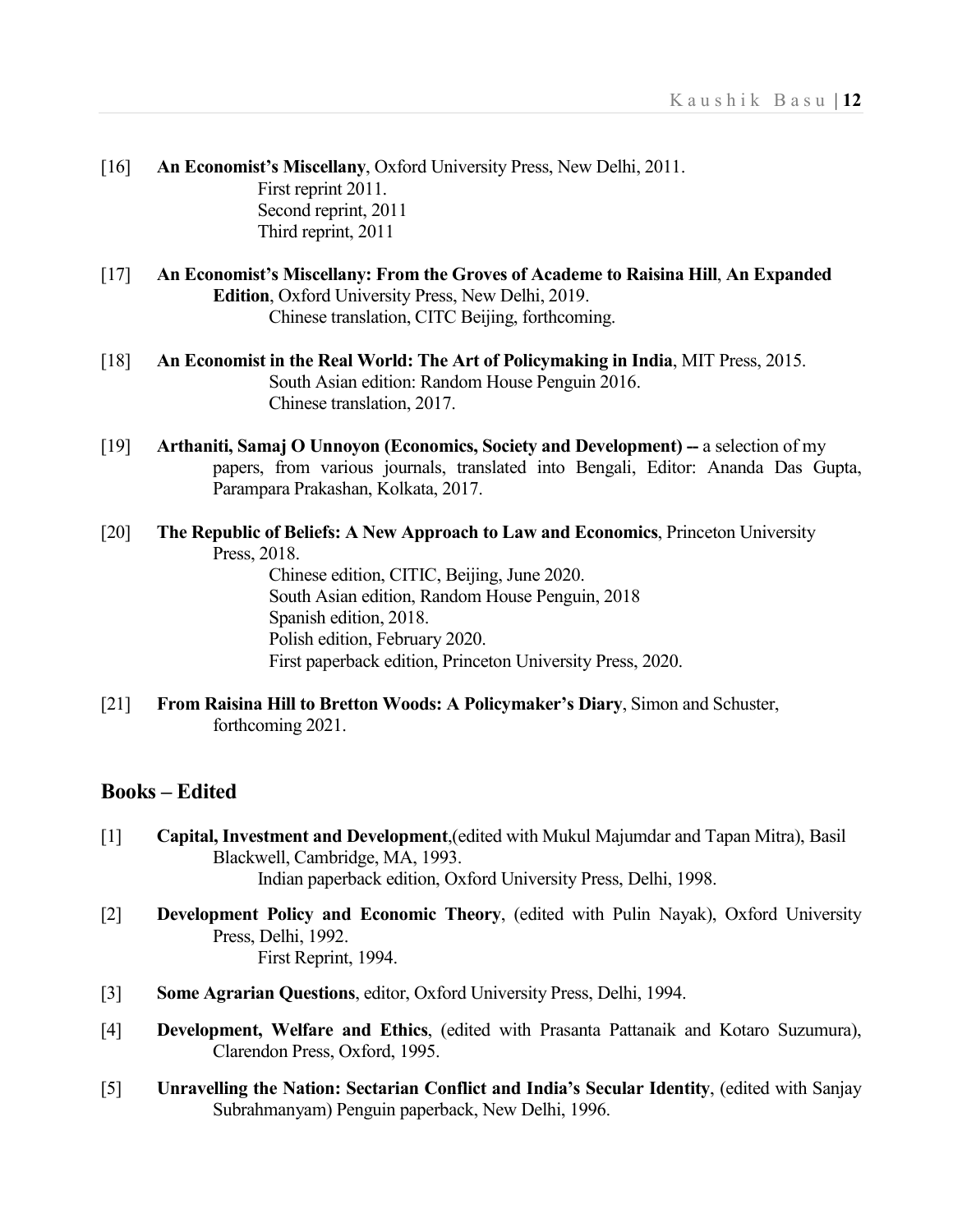- [6] **International Labor Standards: History, Theory and Policy Options**, (edited with Henrik Horn, Lisa Roman and Judith Shapiro), Blackwell Publishers, 2003. Paperback edition, 2004.
- [7] **Readings in Political Economy (Blackwell Readings for Contemporary Economics)**, editor, Blackwell Publishers, 2003. Paperback edition, 2003.
- [8] **Markets and Governments**, (edited with Pulin Nayak and Ranjan Ray), Oxford University Press, New Delhi, 2003.
- [9] **India's Emerging Economy: Performance and Prospects in the 1990s and Beyond**, editor, The M.I.T. Press, 2004. Paperback edition by Oxford University Press, New Delhi, 2005
- [10] **Oxford Companion to Economics in India**, editor, Oxford University Press, 2007. Revised edition, 2007.
- [11] **The Concise Oxford Companion to Economics in India**, (edited with Annemie Maertens), Oxford University Press, 2010. First reprint 2010.
- [12] **The New Oxford Companion to Economics in India**, (edited with Annemie Maertens), in two volumes, Oxford University Press, 2011.
- [13] **Arguments for a Better World, Essays in Honour of Amartya Sen. Volume 1: Ethics, Welfare and Measurement**, (edited with Ravi Kanbur), Oxford University Press, 2008.
- [14] **Arguments for a Better World, Essays in Honour of Amartya Sen. Volume 2: Development, Society and Institutions**, (edited with Ravi Kanbur), Oxford University Press, 2008.
- [15] **Interdisciplinary Approaches to Literacy and Development**, (edited with Bryan Maddox and Anna Robinson-Pant), Routledge, London, 2009.
- [16] **Inequality and Growth. Volume I. Inequality** (edited, with Joseph Stiglitz), Palgrave Macmillan, London. 2016.
- [17] **Inequality and Growth. Volume 2. Policy** (edited, with Joseph Stiglitz), Palgrave Macmillan, London. 2016.
- [18] **Institutions, Governance and the Control of Corruption** (edited, with Tito Cordella), Palgrave Macmillan, London, 2018.
- [19] **State of the World, State of Economics** (edited, with David Rosenblatt and Claudia Sepulveda), MIT Press, Cambridge, MA, 2019.
- [20] **Law, Economics and Conflict** (edited, with Robert Hockett), Cornell University Press, Ithaca, New York, forthcoming.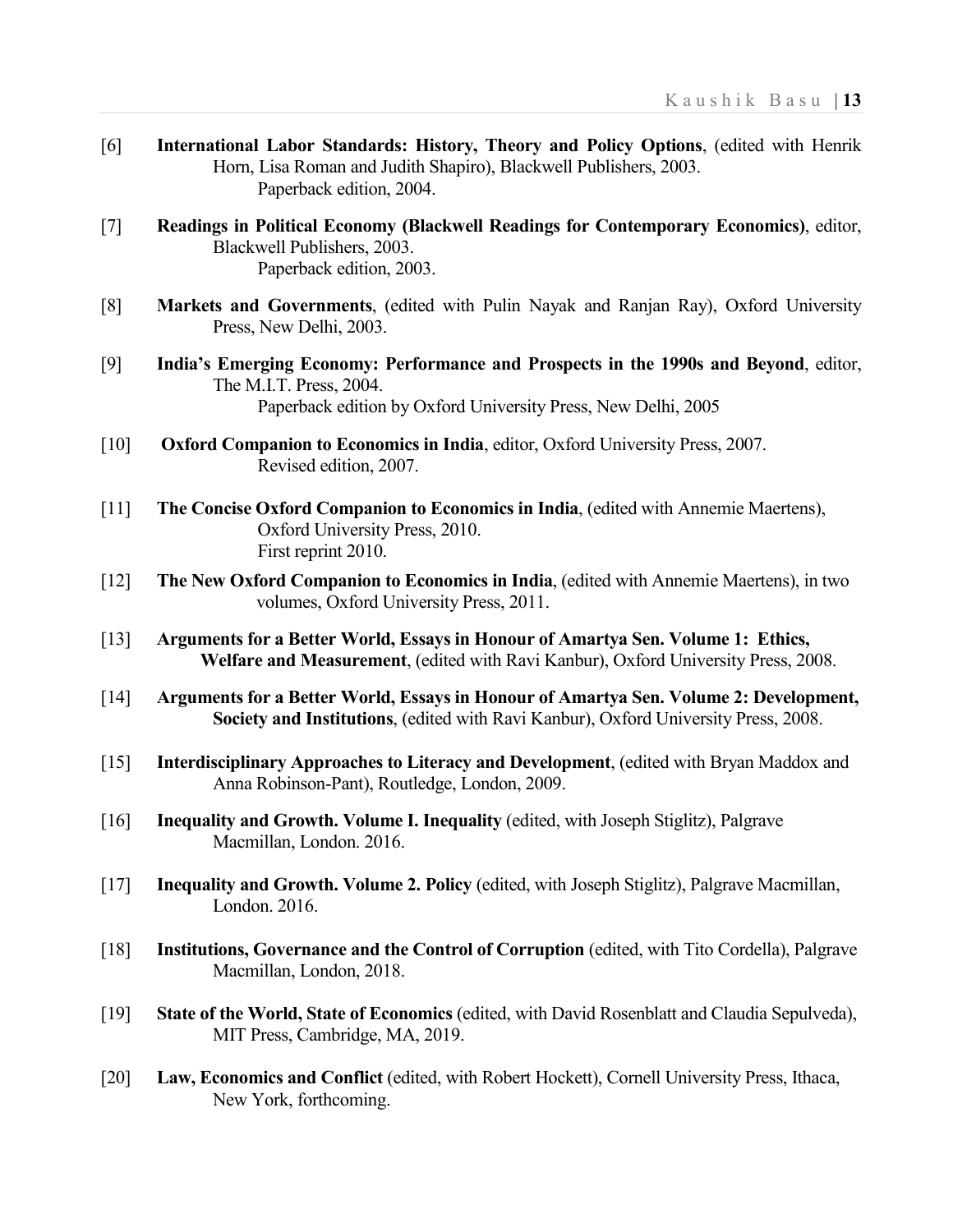[21] **Development, Distribution and Markets** (edited, with M. Ghatak, K. Kletzer, S. Mundle and E. Verhoogen), Oxford University Press, New Delhi, forthcoming.

## **Papers**

| $[1]$ |  | "Retrospective Choice and Merit Goods," Finanzarchiv, 34, 1976. |  |
|-------|--|-----------------------------------------------------------------|--|
|       |  |                                                                 |  |

- [2] "Information and Strategy in the Iterated Prisoner's Dilemma," **Theory and Decision**, 8, 1977.
- [3] "Some Implications of Baumol's Theory of Transactions Demand for Money," **Indian Economic Journal**, 24, 1977.
- [4] "Optimal Policies in Dual Economies," **Quarterly Journal of Economics**, 95, 1980.
- [5] "Causality and Economic Theory," **Indian Economic Review**, 16, 1981.
- [6] "Food for Work Programmes," **Economic and Political Weekly**, 16, 1981.
- [7] "Share, Size and Subsistence: Revisiting Some Old Controversies on Tenancy," (with Prannoy Roy), **Economic and Political Weekly**, 17, 1982.
- [8] "Determinateness of the Utility Function: Revisiting a Controversy of the Thirties," **Review of Economic Studies**, 49, 1982.
- [9] "The Emergence of Isolation and Interlinkage in Rural Markets," **Oxford Economic Papers**, 35, 1983.
- [10] "Transactions Demand for Money and Portfolio Diversification," **Indian Economic Journal**, 31, 1983.
- [11] "On Why We Do Not Try to Walk Off Without Paying After a Taxi Ride," **Economic and Political Weekly**, 18, 1983.
- [12] "Cardinal Utility, Utilitarianism and a Class of Invariance Axioms in Welfare Analysis," **Journal of Mathematical Economics**, 12, 1983.
- [13] "Fuzzy Revealed Preference Theory," **Journal of Economic Theory**, 32, 1984.
- [14] "Implicit Interest Rates, Usury and Isolation in Backward Agriculture," **Cambridge Journal of Economics**, 8, 1984.
- [15] "The Right to Give Up Rights," **Economica**, 51, 1984.
- [16] "Utility Measurement: A Direct Proof of Lange's Conjecture," **Economics Letters**, 15, 1984.
- [17] "Commitment and Entry-deterrence in a Model of Duopoly," (with Nirvikar Singh), **Economics Letters**, 18, 1985.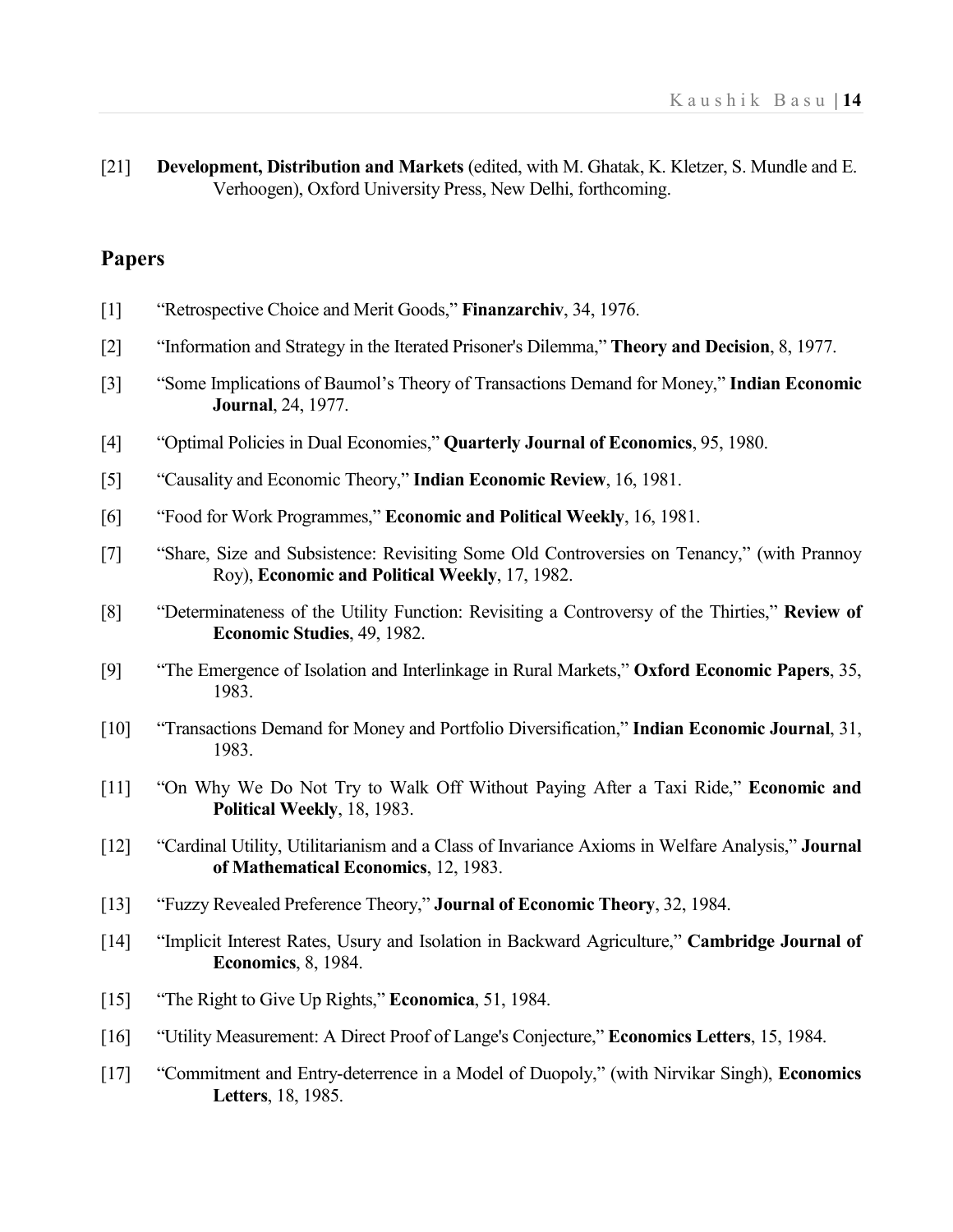- [18] "Poverty Measurement: A Decomposition of the Normalization Axiom," **Econometrica**, 53, 1985.
- [19] "The Market for Land: An Analysis of Interim Transactions," **Journal of Development Economics**, 20, 1986.
- [20] "One Kind of Power," **Oxford Economic Papers**, 38, 1986.
- [21] "New Institutional Economics in Economic History," **Explorations in Economic History**, 24, 1987.
- [22] "Markets, Power and Social Norms in a Development Context," (CASID Occasional paper No. 9, Michigan State University), **Economic and Political Weekly**, 21, 1986. A related version entitled 'Limitations of the market: Conjectures, Customs and Norms' appeared in B.L. Agarwal (ed.), **Alternative Economic Structures**, Allied, New Delhi, 1989.
- [23] "Axioms for a Fuzzy Measure of Inequality," **Mathematical Social Sciences**, 14, 1987.
- [24] "Achievements, Capabilities and the Concept of Preference," **Social Choice and Welfare**, 4, 1987.
- [25] "Modelling Finitely Repeated Games with Uncertain Termination," **Economics Letters**, 23, 1987.
- [26] "Migrants and the Native Bond: An Analysis of Micro-level Data from Delhi," (with Alaka Basu and Ranjan Ray), Annual Number, **Economic and Political Weekly**, 22, 1987.
- [27] "Monopoly, Quality Uncertainty and 'Status Goods'," **International Journal of Industrial Organization**, 5, 1987.
- [28] "The Greying of Populations: Concepts and Measurement," (with Alaka Basu), **Demography India**, 16, 1987.
- [29] "Disneyland Monopoly, Interlinkage and Usurious Interest Rates," **Journal of Public Economics**, 34, 1987.
- [30] "Strategic Irrationality in Extensive Games," **Mathematical Social Sciences,** 15, 1988
- [31] "Why Monopolists Prefer to Make Their Goods Less Durable," **Economica**, 55, 1988.
- [32] "Notes on Nonlinear Pricing and Monopoly with a Comment on Backward Credit Markets," **Journal of Quantitative Economics**, 4, 1988.
- [33] "Project Evaluation and the Shadow Wage: Accounting for Regional Disparities and Inequality," **Public Finance**, 43,1988.
- [34] "Economic Theory in Development Economics: Methodology, Agrarian Structure and Rent Control Laws," **Economic and Political Weekly, Special Number**, 1988.
- [35] "Technological Stagnation, Tenurial Laws and Adverse Selection," **American Economic Review**, 79, 1989.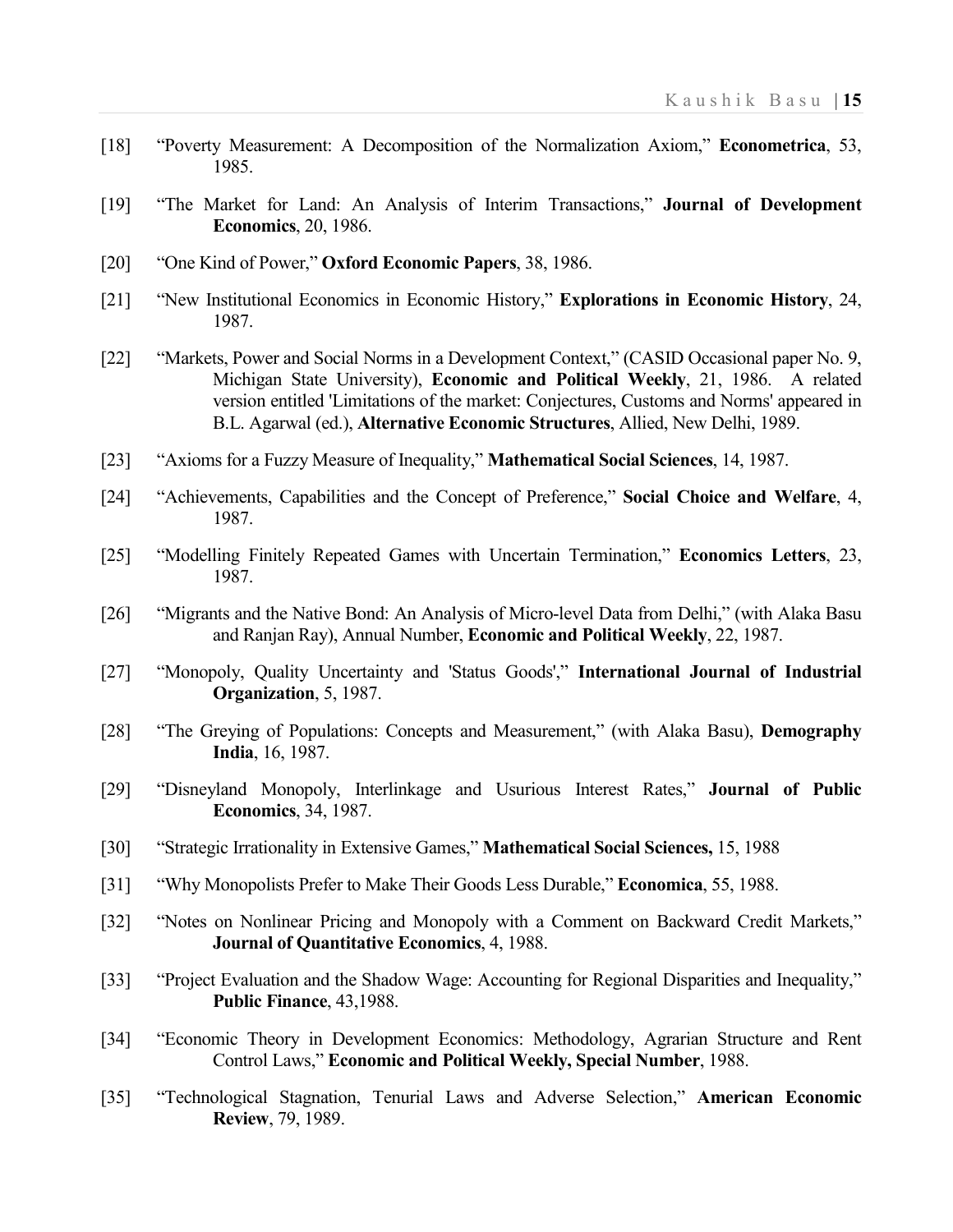- [36] "A Theory of Association: Social Status, Prices and Markets," **Oxford Economic Papers**, 41, 1989.
- [37] "Rural Credit Markets: The Structure of Interest Rates, Exploitation and Efficiency," in P.K. Bardhan (ed.) **The Economic Theory of Agrarian Institutions**, Basil Blackwell, Oxford and New York, 1989.
- [38] "Combating Persistent Poverty in South Asia: Policy Options," in J. Dreze and A. Sen (eds.), **The Political Economy of Hunger: Vol. 3: Endemic Hunger**, Oxford University Press, Oxford, 1990.
- [39] "Duopoly Equilibria When Firms Can Change Their Decision Once," **Economics Letters**, 32, 1990.
- [40] "Strategic Entry-Deterrence in Stackelberg Perfect Equilibria," (with Nirvikar Singh), **International Economic Review**, 31, 1990.
- [41] "On the Existence of a Rationality Definition for Extensive Games," **International Journal of Game Theory**, 19, 1990.
- [42] "Bargaining Without Convexity: Generalizing the Kalai-Smorodinsky Solution," (with T.C.A. Anant and Badal Mukherji), **Economics Letters**, 33, 1990.
- [43] "Induction, Knowledge and Efficiency," **Economic and Political Weekly**, 25, July 1990.
- [44] "The International Debt Problem, Credit Rationing and Loan Pushing: Theory and Experience," **Princeton Essays in International Finance**, 70, 1991.
- [45] "Strategy Subsets Closed Under Rational Behaviour," (with Jorgen Weibull), **Economics Letters**, 36, 1991.
- [46] "Women's Economic Roles and Child Survival: The Case of India," (with Alaka Basu), **Health Transition Review**, 1, 1991.
- [47] "Soft Sets: An Ordinal Formulation of Vagueness with Some Applications to the Theory of Choice, " (with Rajat Deb and Prasanta Pattanaik), **Fuzzy Sets and Systems**, 45, 1992.
- [48] "Fragmented Duopoly: Theory and Applications to Backward Agriculture," (with Clive Bell), **Journal of Development Economics**, 36, 1991.
- [49] "The Broth and the Cooks: A Theory of Surplus Labor," **World Development**, 20, 1992.
- [50] "Some Simple Analytics of Inflation and Unemployment in a Dual Economy," in S. Subramanian (ed.), **Themes in Development Economics: Essays in Honour of Malcolm Adiseshiah**, Oxford University Press, Oxford, 1993.
- [51] "Notes on Bribery and the Control of Corruption," (with Sudipto Bhattacharya and Ajit Mishra), **Journal of Public Economics**, 48, 1992.
- [52] "A Geometry for Non-Walrasian General Equilibrium Theory," **Journal of Macroeconomics**, 14, 1992.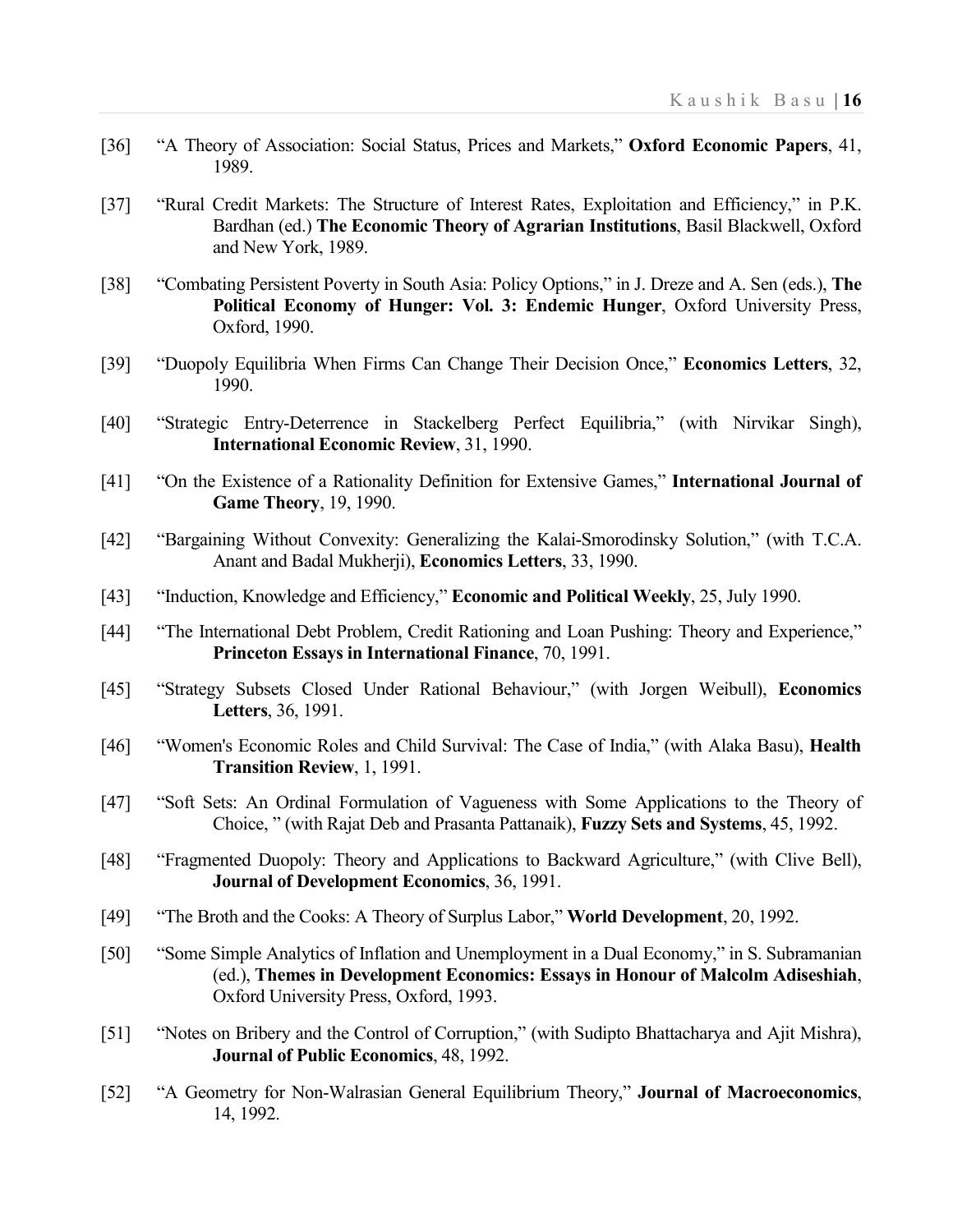- [53] "Limited Liability and the Existence of Share Tenancy," **Journal of Development Economics**, 38, 1992.
- [54] "Markets, Governments and Laws," in B. Jalan (ed.), **The Indian Economy: Anatomy of a Crisis**, Penguin, 1992.
- [55] "Bad Advice," **Economic and Political Weekly**, 27, March1992.
- [56] "A Characterization of the Class of Rationalizable Equilibria for Oligopoly Games," **Economics Letters**, 40, 1992.
- [57] "Collusion in Finitely-Repeated Oligopolies," **International Journal of Industrial Organization**, 10, 1992.
- [58] "Efficiency Wage Theory with Monopolistic Landlords," in K. Basu, M. Majumdar and T. Mitra (eds.) **Capital, Investment and Development**, Blackwell, 1993.
- [59] "Dual Tariff: Reforming Controlled Prices," **Journal of International Trade and Economic Development**, 2, 1993.
- [60] "Sustainable Development and the Commons Problem: A Simple Approach," (with Ajit Mishra), in P. Bardhan, M. Datta Chaudhuri and T.N. Krishnan (eds.), **Development and Change**, Oxford University Press, 1993.
- [61] "Group Rationality and Escher's Waterfall," **Games and Economic Behavior**, 7, 1994.
- [62] "The Traveler's Dilemma: Paradoxes of Rationality in Game Theory," **American Economic Review**, 84, May 1994.
- [63] "On the Suddenness of International Debt Crises," **Sankhya**, series B, 1994.
- [64] "A Model of Monopoly with Strategic Government Intervention," (with T.C. Anant and Badal Mukherji), **Journal of Public Economics**, 57, 1995.
- [65] "Civil Institutions and Evolution: Concepts, Critique and Models," **Journal of Development Economics**, 46, 1995. Reprinted in A. de Janvry, S. Radwan, E. Sadoulet and E. Thorbecke,(eds.), **State, Market and Civil Organizations,** London: Macmillan, 1995.
- [66] "The Strategic Role of International Credit as an Instrument of Trade," (with Ashwini Deshpande), **Japanese Economic Review**, 46, 1995.
- [67] "Bargaining with Set-valued Disagreement," **Social Choice and Welfare**, 13, 1996.
- [68] "The Concept of Equality and Interpersonal Comparisons," in W. Eichhorn (ed.), **Essays on Inequality and Measurability**, Springer-Verlag, 1995.
- [69] "Flexibility in Economic Theory," in T. Killick (ed.), **The Flexible Economy: Causes and Consequences of the Adaptability of National Economics**, Routledge, 1995.
- [70] "Rural Credit and Interlinkage: Implications for Rural Poverty, Agrarian Efficiency, and Public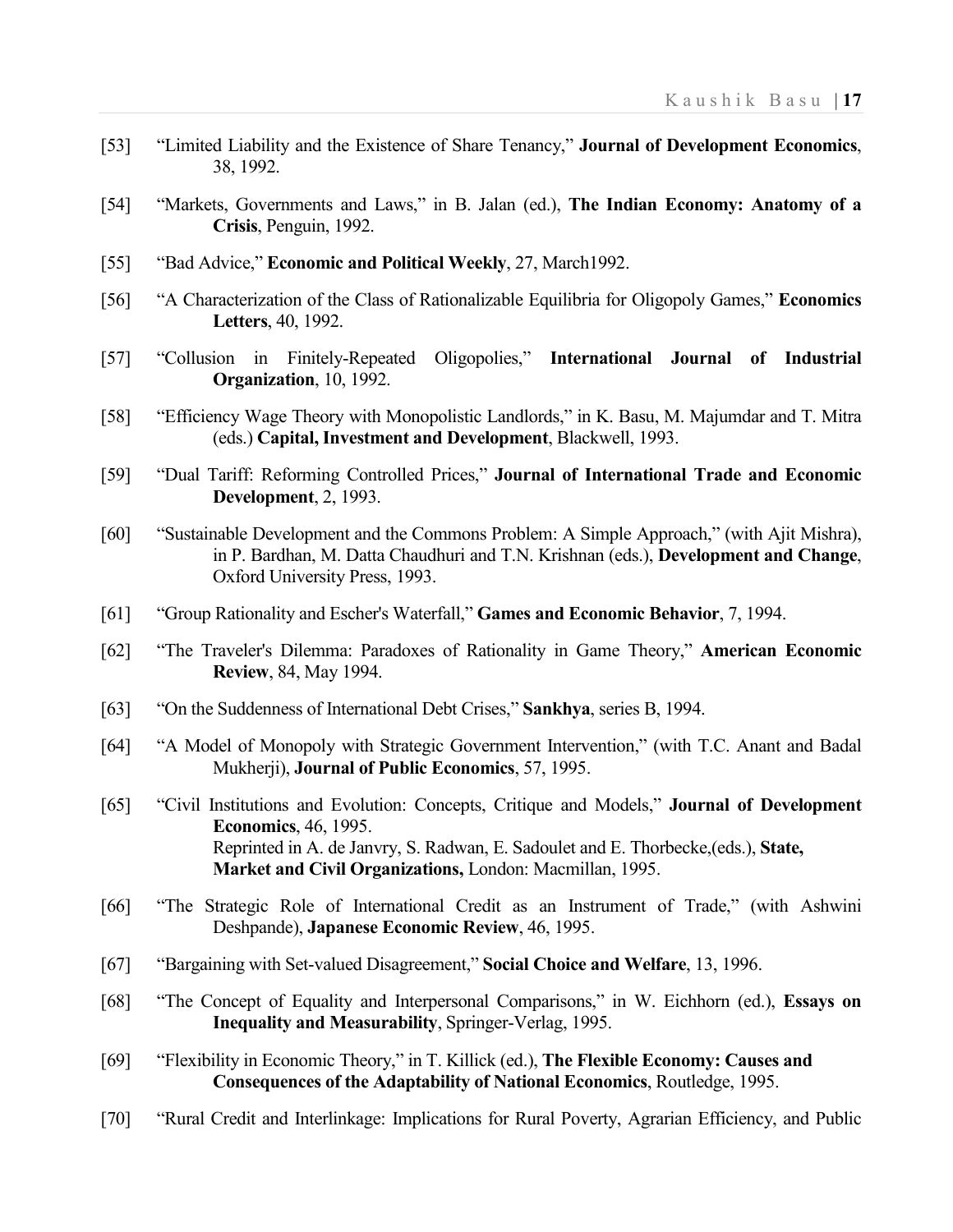Policy," in M.G. Quibria (ed.) **Critical Issues in Asian Development: Theories, Experiences and Policies**, Oxford University Press, 1995.

- [71] "Industrial Organization Theory and Development Economics," in D. Mookherjee (ed.), Indian **Industry: Policies and Performance**, Oxford University Press, 1995.
- [72] "Stackelberg Equilibrium in Oligopoly: An Explanation based on Managerial Incentives," **Economics Letters**, 49, 1995.
- [73] "Methodological Individualism: Resurrecting Controversy," **Economic and Political Weekly**, February 3, 1996.
- [74] "Relief Programs: When May it be Better to Give Food Instead of Cash," **World Development**, 24, 1996.
- [75] "Notes on Evolution, Rationality and Norms," **Journal of Institutional and Theoretical Economics**, 152, 1996.
- [76] "Some Institutional and Legal Prerequisites of Economic Reform in India," in H.E. Bakker and N. G. Schulte Nordholt (eds), **Corruption and Legitimacy**, SISWO Publications, Amsterdam, 1996.
- [77] Entry on "Welfare Economics" in the **Blackwell Dictionary of Business Ethics**, Blackwell, 1997.
- [78] "The Economic and Cultural Consequences of Globalization," in **Europe-Asia: Science and Technology for their Future**, Forum Engelberg, Zurich, 1997.
- [79] "Why are So Many Goods Priced to End in Nine? And why this Practice Hurts the Producers," **Economics Letters**, 54, 1997.
- [80] "*Babu* and the *Boxwallah*: Managerial Incentives and Government Intervention in a Developing Economy," (with Arghya Ghosh and Tridip Ray), **Review of Development Economics**, 1, 1997.
- [81] "India's Economy and the Reforms of the Nineties: Genesis and Prospect," (with Prasanta Pattanaik), **Journal of International Trade and Economic Development**, 6, 1997.
- [82] "On Misunderstanding Government: An Analysis of the Art of Policy Advice," **Economics and Politics**, 9, 1997. Chinese translation published in **Comparative Studies**, China CITIC Press, 25, pp. 82-98.
- [83] "Paradoxes of Game Theory," in P. Newman (ed.), **The New Palgrave Dictionary of Economics and the Law**, Macmillan, 1998.
- [84] "Social Norms and Law," in P. Newman (ed.), **The New Palgrave Dictionary of Economics and the Law**, Macmillan, 1998.
- [85] Entry on "Underdevelopment" (Italian translation) in **Enciclopedia Italiana**, Volume XI,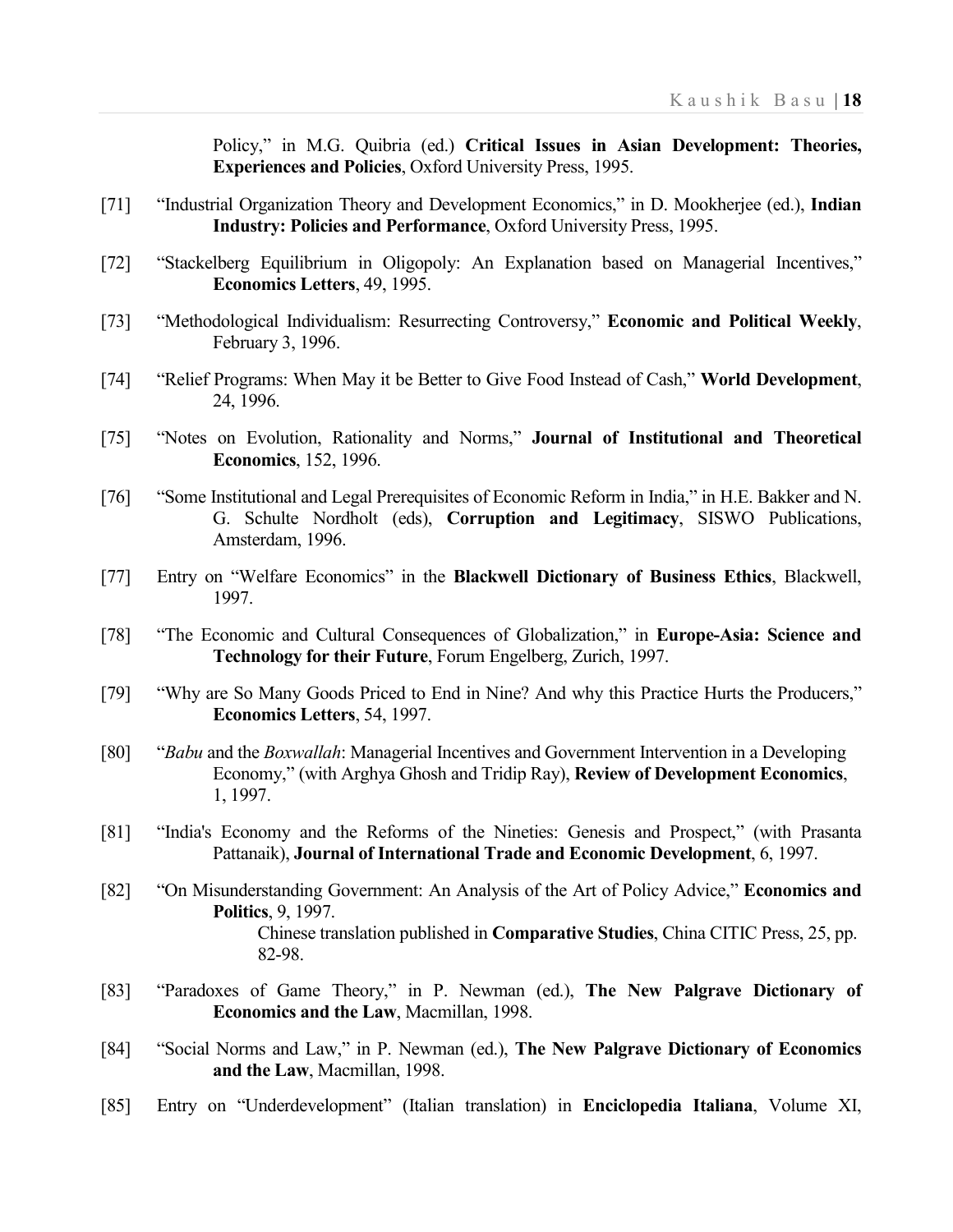Supplemento II, Fondata da Giovanni Treccani, 1998.

- [86] "The Economics of Child Labor," (with Pham Hoang Van) **American Economic Review**, 88, June, 1998.
- [87] "On Measuring Literacy," (with James Foster), **Economic Journal**, 108, November, 1998.
- [88] "Child Labor: Cause, Consequence and Cure, with Remarks on International Labor Standards," **Journal of Economic Literature**, 37, September, 1999. Spanish translation, 'Causas, Consecuencias y Soluciones: Observaciones de las normas laborales internacionales,' in L. F. Lopez Calva (ed.), **Trabajo Infantil: Teoria y Lecciones de la America Latina**, Fondo de Cultura Economica, Mexico City, 2006
- [89] "The Economics of Child Labor: Reply," (with Pham Hoang Van), **American Economic Review**, 89, December 1999.
- [90] "International Labor Standards and Child Labor," **Challenge**, 42, September, 1999. [Reprinted in N. Kabeer, G. B. Nambisan, R. Subrahmanian (eds.) (2003), **Child Labor and the Right to Education: Needs versus Rights?** New Delhi: Sage. Chinese translation of this article is published in the **Jiangsu Social Sciences**, 2001.]
- [91] "Interlinkage, Limited Liability and Strategic Interaction," (with Pinaki Bose and Clive Bell), **Journal of Economic Behavior and Organization**, 42, 2000.
- [92] "Whither India? The prospect of Prosperity," in R. Thapar (ed.), **India: Another Millennium?** Penguin Books, 2000.
- [93] "On the Intriguing Relation between Adult Minimum Wage and Child Labor," **Journal**, 110, March 2000.
- [94] "The Economics of Tenancy Rent Control," (with Patrick Emerson), **Economic Journal**, 110, November, 2000.
- [95] "Isolated and Proximate Illiteracy: And why the concepts matter in measuring literacy and designing education programmes," (with James Foster and S. Subramanian), **Economic and Political Weekly,** 35, No. 1, January 8, 2000.
- [96] "On the Goals of Development," in G. Meier and J.E. Stiglitz (eds.), **Frontiers of Development Economics**, Clarendon Press, Oxford, 2001.
- [97] "The Role of Norms and Law in Economics: An Essay on Political Economy," in D. Keates and J. Scott (ed.), **Schools of Thought: Twenty Five Years of Interpretive Social Science**, Princeton University Press, 2001. Chinese translation in **Comparative Studies**, China CITIC Press, 23:95-117.
- [98] "Compacts, Conventions and Codes: Initiatives for Higher International Labor Standards," **Cornell International Law Journal**, 34, 2001. Reprinted in J. Singh (ed.), **Regulation, Institutions and the Law,** Social Science Press, 2007.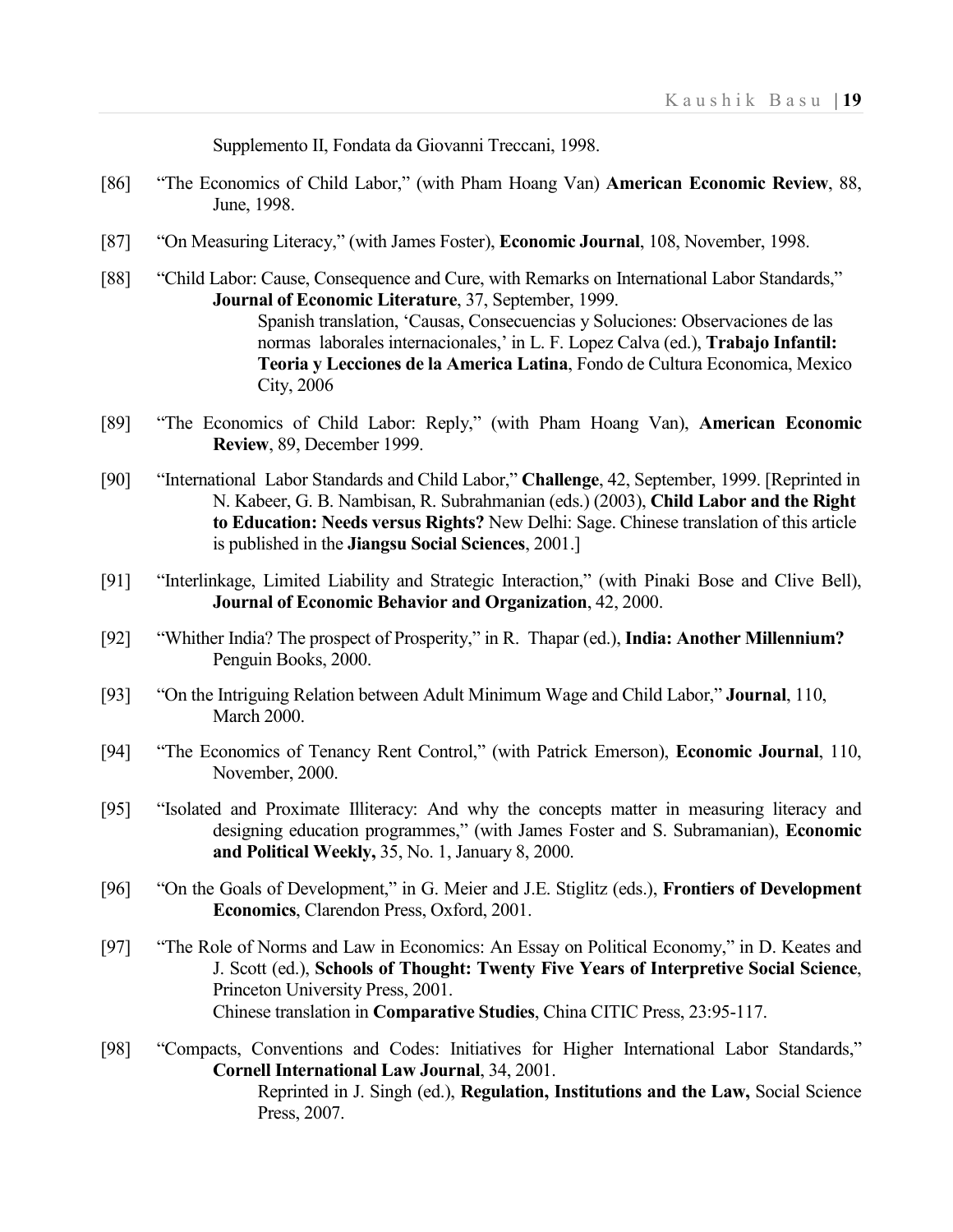Reprinted in S. Jain (ed.), **Reader in Law and Economics**, Oxford University Press, 2010.

- [99] "India and the Global Economy: Role of Culture, Norms and Beliefs," **Economic and Political Weekly**, 36, October 6, 2001.
- [100] "A Note on Multiple General Equilibria with Child Labor," **Economics Letters**, 74, 2002.
- [101] "Is Literacy Shared within Households?: Theory and Evidence for Bangladesh," (with Ambar Narayan and Martin Ravallion), **Labour Economics**, 8, 2002.
- [102] "Ideology, Economics and Labor Market Policy," NCAER Golden Jubilee Lecture Series, in R. Mohan (ed.) **Facets of the Indian Economy**, New Delhi: Oxford University Press, 2002.
- [103] "The Retreat of Global Democracy," **Indicators: The Journal of Social Health**, 1, 2002.
- [104] "Efficiency, Tenancy Rent Control and Monopolistic Landlords,**"** (with Patrick Emerson), **Economica**, 70, 2003.
- [105] "Unemployment and Wage Rigidity when Labor Supply is a Household Decision," (with Garance Genicot and Joseph Stiglitz), in K. Basu, P. Nayak and R. Ray (eds.), **Markets and Governments**, Oxford University Press, New Delhi, 2003.
- [106] "The Global Child Labor Problem: What Do We Know and What Can We Do?" (with Zafiris Tzannatos), **World Bank Economic Review**, 17, 2003.
- [107] "Aggregating Infinite Utility Streams with Inter-generational Equity," (with Tapan Mitra), **Econometrica**, 71, 2003.
- [108] "Punctuality: A Cultural Trait as Equilibrium," (with Jorgen Weibull), in R. Arnott, R. Kanbur, B. Greenwald, and B. Nalebuff (eds.) **Economics for an imperfect world: Essays in honor of Joseph Stiglitz,** MIT Press, Cambridge, 2003.
- [109] "The Economics and Law of Sexual Harassment in the Workplace," **Journal of Economic Perspectives**, 17, 2003.
- [110] "Marginalization in a Globalizing World: Some Plausible Scenarios and Suggestions for Measurement, in C. Edmonds (ed.), **Reducing Poverty in Asia**, Edward Elgar, Cheltenham, U.K., 2003.
- [111] "Globalization and the Politics of International Finance: The Stiglitz Verdict," **Journal of Economic Literature**, 41, 2003.
- [112] "Gender Discrimination in the Workplace: Facts, Bases and Policy Response," (with Alaka Basu), in W. T. Kosanovich (ed.), **Improving Labor Market Opportunity and Security for Workers in Developing Countries: ILAB Symposium Papers,** U.S. Department of Labor, International Labor Affairs, Washington, D.C., 2004.
- [113] "The Indian Economy: Up to 1991 and Since," in K. Basu (ed.), **India's Emerging Economy:**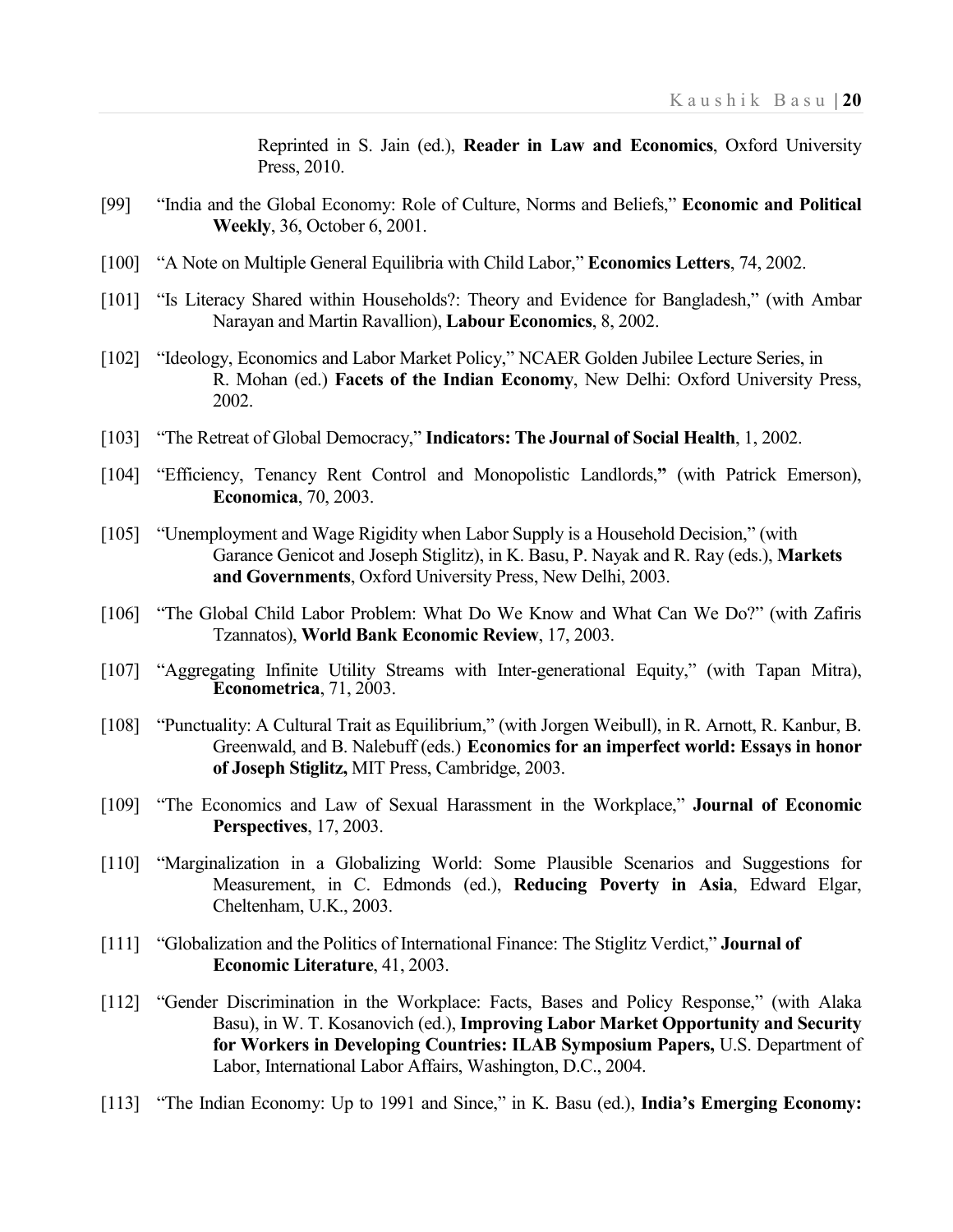**Performance and Prospects in the 1990s and Beyond**, MIT Press, Cambridge, 2004.

- [114] "Globalization and Development: A Re-examination of Development Policy," in A. Kohsaka and K. Nishikimi (eds.) **New Development Strategies: Beyond the Washington Consensus**, Palgrave Macmillan, 2004.
- [115] "Child Labor and the Law: Notes on Possible Pathologies," **Economics Letters**, 87, 2005.
- [116] "Racial Conflict and the Malignancy of Identity," **Journal of Economic Inequality**, 3, 2005.
- [117] "Global Labor Standards and Local Freedoms," in UNU-WIDER (ed.), **WIDER Perspectives on Global Development**, Palgrave Macmillan, 2005.
- [118] "Labor Laws and Labor Welfare in the Context of the Indian Experience," in A. de Janvry and R. Kanbur (eds.), **Poverty, Inequality and Development: Essays in Honor of Erik Thorbecke**, Kluwer, Norwell, Massachusetts, 2006.
- [119] "Policy Dilemmas for Controlling Child Labor," in A. Banerjee, R. Benabou and D. Mookherjee (eds.), **What we have Learned about Poverty**, Oxford University Press, New York, 2006.
- [120] "Desarollo desde una perspective multidisciplinaria: analysis economico y normas socials," (Development in a Multidisciplinary Perspective: Economic Analysis and Social Norms), **Cuestiones Economicas**, (Ecuador) 22, 2006
- [121] "Possibility Theorems for Aggregating Infinite Utility Streams," (with Tapan Mitra), in J Romer and K. Suzumura (eds.), **Intergenerational Equity and Sustainability**, Palgrave, 2008.
- [122] "On the Existence of Paretian Social Welfare Relations for Infinite Utility Streams with Extended Anonymity," (with Tapan Mitra), in J. Roemer and K. Suzumura (eds.), **Intergenerational Equity and Sustainability**, Palgrave, 2008.
- [123] "Gender and Say: A Model of Household Behavior with Endogenously-Determined Balance of Power," **Economic Journal**, 116, 2006.
- [124] "Consumer Cognition and Pricing in the 9's in Oligopolistic Markets," **Journal of Economics and Management Strategy**, 15, 2006.
- [125] "International Credit and Welfare: A Paradoxical Theorem and its Policy Implications," (with Hodaka Morita), **European Economic Review**, 50, 2006.
- [126] "Globalization, Poverty and Inequality: What is the Relationship? What Can be Done? **World Development**, 34, 2006.
- [127] "The New Empirical Development Economics: Remarks on Its Philosophical Foundations," **Economic and Political Weekly**, 40, October 1, 2005. Chinese translation published in **Comparative Studies**, China CITIC Press, 28, pp. 94-102.
- [128] "Social Norms and Cooperative Behavior: Notes from the Hinterland between Economics and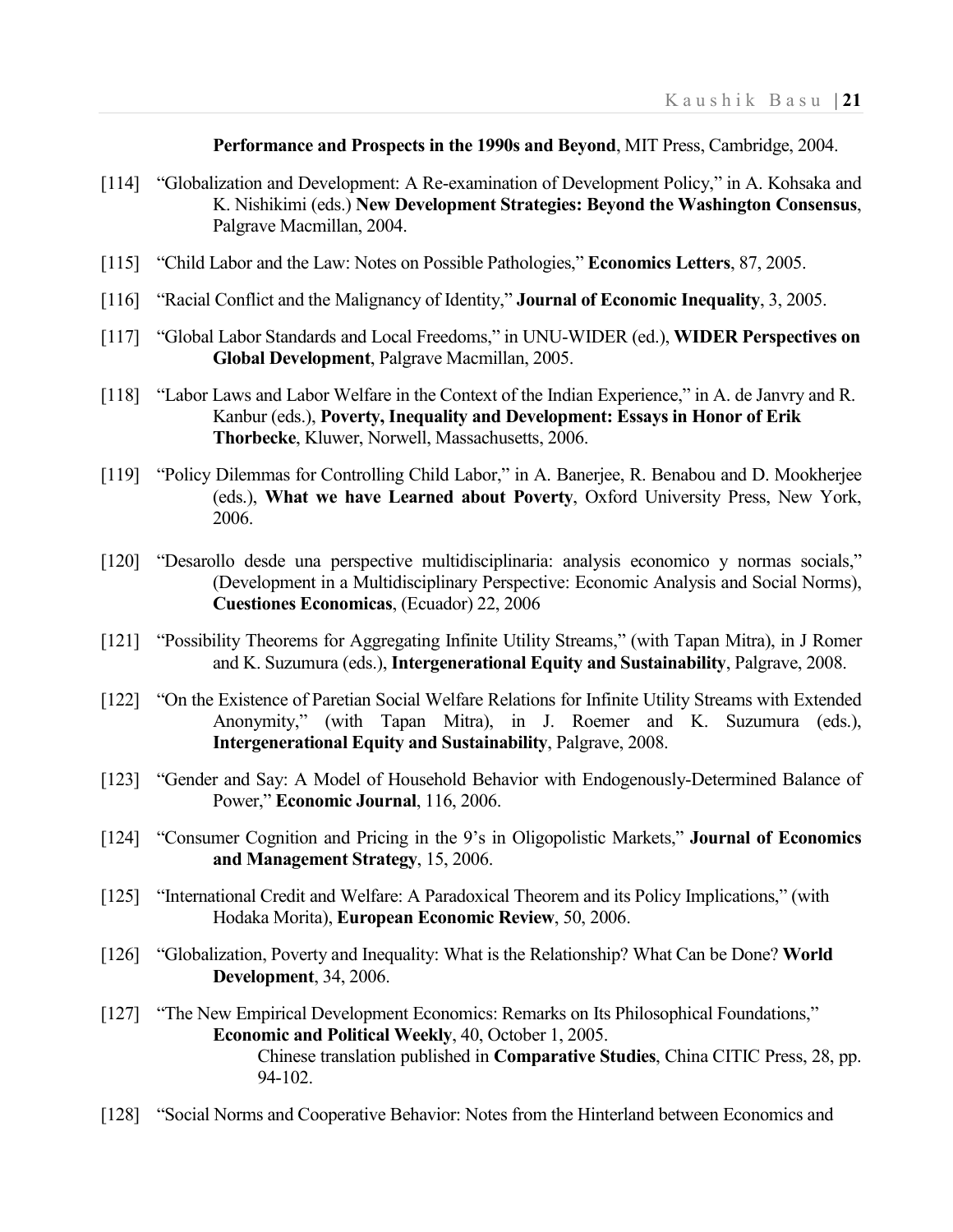Anthropology," in I. Ray and P. Bardhan (eds.), **The Contested Commons: Conversations between Economists and Anthropologists**, Blackwell Publishers, 2007.

- [129] "Utilitarianism for Infinite Utility Streams: A New Welfare Criterion and Its Axiomatic Characterization," (with Tapan Mitra) **Journal of Economic Theory**, 133, 2007.
- [130] "Teacher Truancy in India: The Role of Culture, Norms and Economic Incentives," (The Vera Anstey Memorial Lecture, Visakhapatnam, 28 December, 2005), in N. Jayaram and R. S. Deshpande (eds.) **Footprints of Development and Change,** Academic Foundation, New Delhi, 2008. (Also published in **Indian Economic Journal**, 2005.)
- [131] "Unemployment and Vulnerability: A New Class of Measures, Its Axiomatic Properties and Applications," (with Patrick Nolen), in P. Pattanaik, K. Tadenuma, Y. Xu and N. Yoshihara (eds.), **Rational Choice and Social Welfare**, Springer, Heidelberg, 2008.
- [132] "Human Rights as Instruments of Emancipation and Economic Development," in S. L. Hertel, and L. Minkler (eds.), **Economic Rights: Conceptual, Measurement, and Policy Issues**, Cambridge: Cambridge University Press, 2007.
- [133] "India Globalizing," in D. A. Kelly,A., R. S. Rajan, S. and G. Goh (eds.), **Managing Globalization: Lessons from China and India**, World Scientific Publishing, Singapore, 2007.
- [134] "The Pattern and Causes of Economic Growth in India," (with Annemie Maertens), **Oxford Review of Economic Policy**, 23, 2007.
- [135] "Coercion, Contract and the Limits of the Market," (The Colin Clark Lecture, delivered at the Australasian Meetings of the Econometric Society, Melbourne, 2004), **Social Choice and Welfare**, 29, 2007.
- [136] "The Traveler's Dilemma," **Scientific American**, 2, 2007. [Translations in German, French, Italian and Polish.]
- [137] "Beyond Nandigram: Industrialization in West Bengal," (with 8 co-authors), **Economic and Political Weekly**, 42, no. 17, April 28, 2007.
- [138] "The Collective Model of the Household and An Unexpected Implication for Child Labor: Hypothesis and an Empirical Test," (with Ranjan Ray), in A. Dhar (ed.), **Some Contemporary Issues in Development and Growth Economics**, Allied Publishers, New Delhi, 2011.
- [139] "India's Dilemmas: The Political Economy of Policy-Making in a Globalized World," **Economic and Political Weekly**, February 2008.
- [140] "The Enigma of India's Arrival," **Journal of Economic Literature**, 46, 2008.
- [141] "A Theory of Efficiency Wage with Multiple Unemployment Equilibria: How a Higher Minimum Wage Law Can Curb Unemployment," (with Amanda Felkey), **Oxford Economic Papers**, 61, 2008.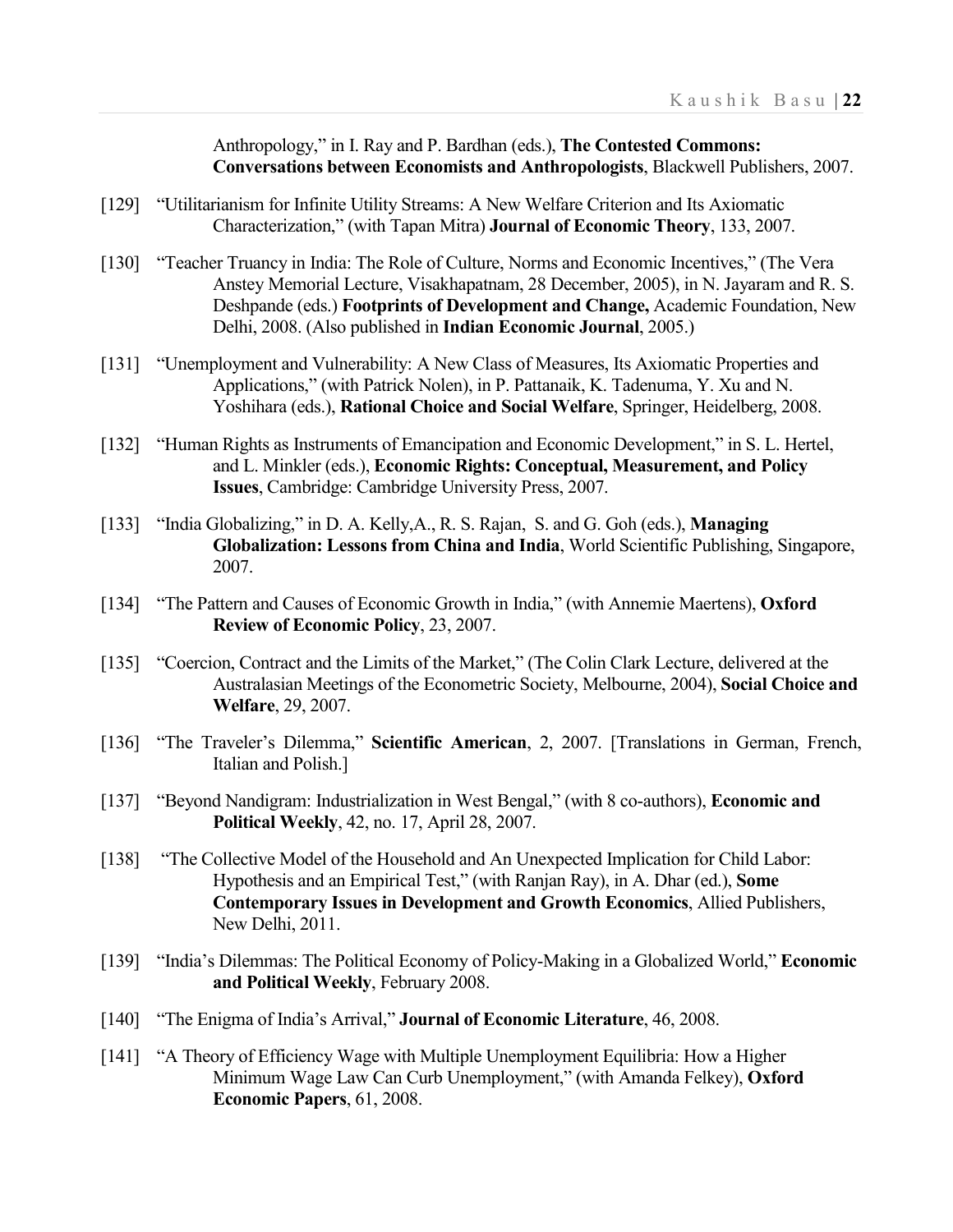- [142] Entries on "Methodological Individualism" and "Child Labor" in L. Blume and S. Durlauf (eds.), **New Palgrave Dictionary of Economics**, 2008.
- [143] Entry on "Famines" in **Encyclopedia Britannica**, 2009.
- [144] "How Poor Farmers Behave: Interpreting 'Irrationality'," **Man and Society**, 2008.
- [145] "Labor Retrenchment Laws and their Effect on Wages and Employment: A Theoretical Investigation," (with Gary Fields and Shub Debgupta) in B. Dutta, T. Ray, Tridip and E. Sommanathan (eds.), **Development and Change**, World Scientific Publishers, 2009.
- [146] "A New and Easy-to-Use Measure of Literacy, Its Axiomatic Properties and an Application," (with J. Travis Lee), **Social Choice and Welfare**, 32, 2008.
- [147] "Literacies, Identities and Social Change: Interdisciplinary Approaches to Literacy and Development," (with Bryan Maddox and Anna Robinson-Pant), **Journal of Development Studies**, 44, 2008.
- [148] "Is Product Boycott a Good Idea for Controlling Child Labor? A Theoretical Investigation," (with Homa Zarghamee), **Journal of Development Economics**, 88, 2008.
- [149] "Children, Education, Labor and Land: In the Short Run and Long," (with Talia Bar), **Journal of the European Economic Association**, 7, 2009.
- [150] "Child Labor and Household Wealth: Theory and Empirical Evidence of an Inverted-U," (with Sanghamitra Das and Bhaskar Dutta), **Journal of Development Economics**, 91, 2010.
- [151] "Functionings and Capabilities," (with Luis-Felipe Lopez-Calva) in K. Arrow, A.Sen and K.Suzumura (eds.), **Handbook of Social Choice and Welfare**, North-Holland, 2010.
- [152] "The Moral Basis of Prosperity: Altruism, Other-Regarding Behavior and Identity," **Economics and Philosophy**, 26, 2010.
- [153] "Growth of Industry and Services in South Asia and Its Impact on Employment: Analysis and Policy," (with Annemie Maertens) in Ghani, E. and H. Kharas (ed.), **Accelerating Growth and Job Creation in South Asia**, Oxford University Press, 2009.
- [154] "Experiments with the Traveler's Dilemma: Welfare, Strategic Choice and Implicit Collusion," (with Leo Becchetti and Luca Stanca), **Social Choice and Welfare**, 37, 2011.
- [155] "Literacy Traps: Society-Wide Education and Individual Skill Premia," (with Vidya Atal, John Gray and Travis Lee), **International Journal of Economic Theory,** 6, 2009**.**
- [156] "China and India: Idiosyncratic Paths to High Growth and the Risks of Stalling," **Economic and Political Weekly**, 44, September 2009. Reprinted in Uma Kapila (ed.), **Indian Economy since Independence: A Comprehensive and Critical Analysis of India's Economy, 1947-2015**, Academic Foundation, New Delhi, 2009.
- [157] "How Sapient is Homo Economicus: The Evolutionary Origins of Trade, Ethics and Economic Rationality," (with Ashok Guha), in A. Guha (ed.), **Markets and Morals: Ethical Issues**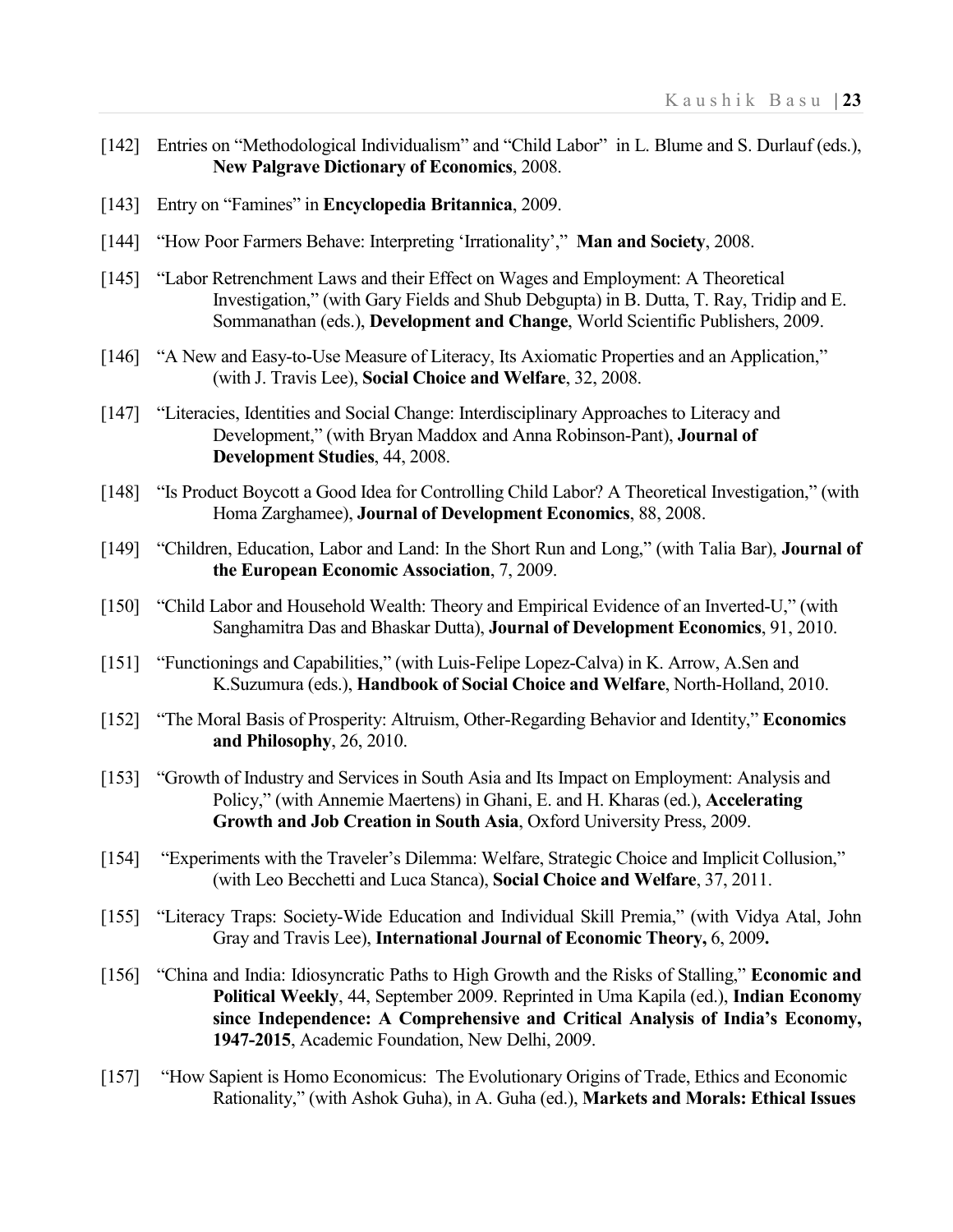**in Economics** (vol. XIV Part 3 of **History of Science, Philosophy and Culture in Indian Civilization**) New Delhi: Centre for Studies in Civilizations, 2011.

- [158] "A Marketing Scheme for Making Money off Innocent People: A User's Manual," **Economics Letters**, 107, 2010.
- [159] "Non-Recourse Mortgages and Credit Market Breakdowns: A Framework for Policy Analysis," **Macroeconomics and Finance in Emerging Market Economies**, 4, 2010.
- [160] "India's Foodgrain Policy: An Economic Theory Perspective," **Economic and Political Weekly**, 46, 29 January, 2011.
- [161] "A Simple Model of the Financial Crisis of 2007-09," with Implications for the Design of a Stimulus Package," **Indian Development and Growth Review**, 4, 2011.
- [162] "Understanding Inflation and Managing It," **Economic and Political Weekly**, 46, 2011.
- [163] "Inflation: Experience and Policy," in K. Basu and A. Maertens (eds.), **The New Oxford Companion to Economics in India**, Oxford University Press, 2011.
- [164] "The Evolving Dynamics of Global Economic Power: Revelations from a New Index of Government Power," (with Supriyo De, Rangeet Ghosh and Shweta) in **Business Standard India 2012**.
- [165] "Why for a Certain Class of Bribes, the Act of Giving a Bribe should be Considered Legal," in S. Kochhar (ed.) **Policy-Making for Indian Planning: Essays on Contemporary Issues in Honour of Montek Singh Ahluwalia**, Academic Foundation, 2012. Reprinted in U.Kapila (ed.) **1991-2011 Two Decades of Economic Reforms: Towards Faster, Sustainable and more Inclusive Growth,** Academic Foundation, 2012.
- [166] "How to Devalue Exchange Rates without Building up Reserves: Strategic Theory for Central Banking," **Economics Letters**, 117, 2012.
- [167] "The Rise of the Indian Economy: Fiscal, Monetary and Other Policy Challenges," **Rivista Italiana degli Economisti [Journal of the Italian Economic Association]**, 2012. Chinese translation in **Comparative Studies.**
- [168] "Group Identity, Productivity and Welfare: Policy Implications for Promoting Development," **Journal of Human Development and Capabilities**, 2013.
- [169] "Does Economic Theory Influence Government Policy," **Millennial Asia**, 2013.
- [170] "The Bihar Economy: An Overview and Some Field Notes," in N. K. Singh and N. Stern (eds.) **The New Bihar: Rekindling Governance and Development**, Harper Collins, New Delhi. 2013.
- [171] "The Indian Economy: Rising to Global Challenges," **Journal of Social and Economic Development**, 2014.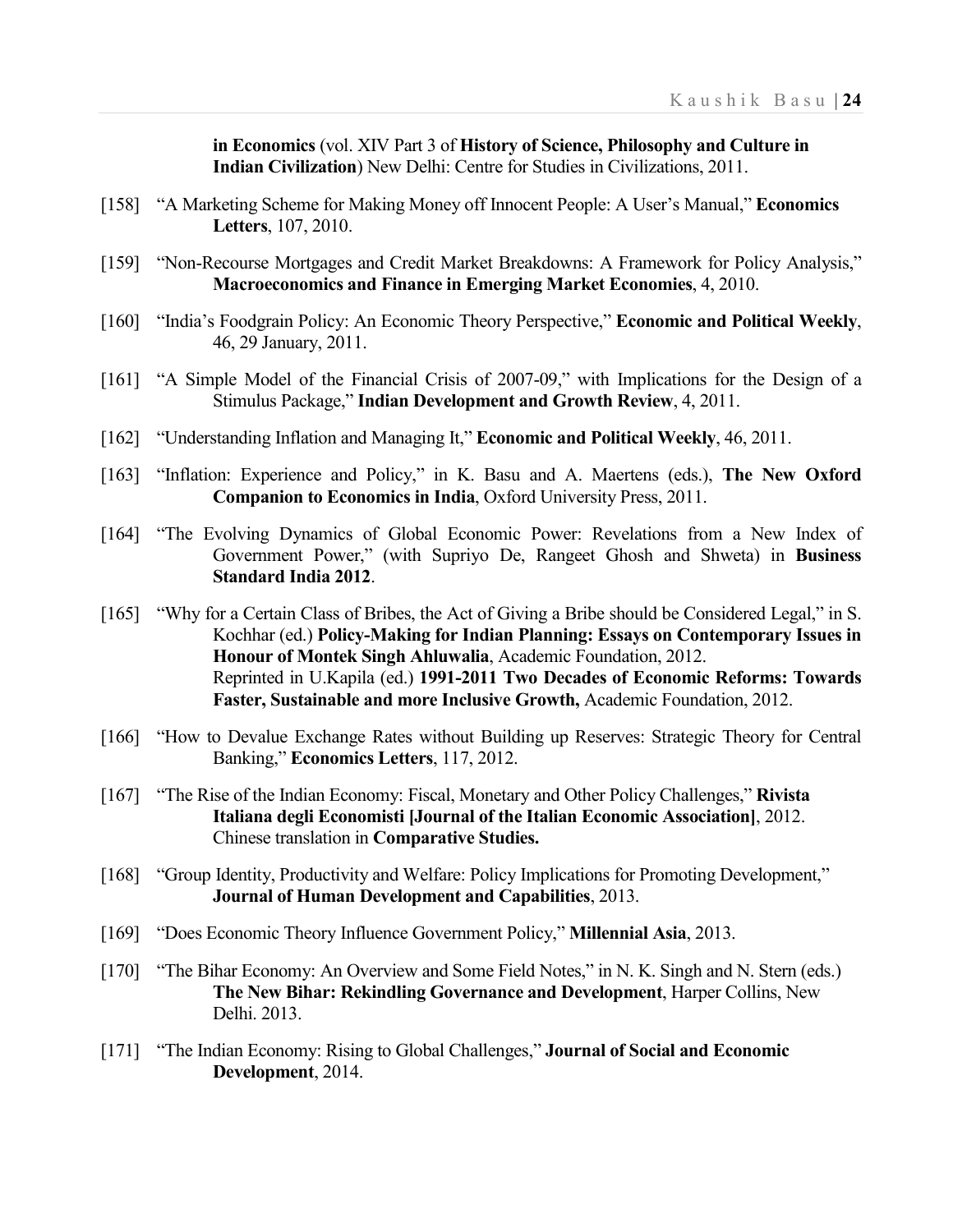- [172] "A Garden of Ponzis: The Science and Mystique of a Class of Financial Frauds," **Scientific American**, June 2014.
- [173] "The Art of Currency Manipulation: How Some Profiteer by Deliberately Distorting Exchange Rates," **Journal of Globalization and Development**, 2014.
- [174] "The Prospects for an Imminent Demographic Dividend in Africa: The Case for Cautious Optimism," (with Alaka Basu) in J. Y. Lin and C. Monga (eds.), **Handbook of Africa and Economics, Volume 2**, Oxford University Press, 2015.
- [175] "Fiscal Policy as Instrument of Investment and Development," (Presidential Address to the Indian Econometric Society, Mumbai, December, 2013), **Journal of Quantitative Economics**, 2014.
- [176] "Randomisation, Causality and the Role of Reasoned Intuition," **Oxford Development Studies**, vol. 42, No. 4, 2014.
- [177] "From Tapering to Tightening: The Impact of the Fed's Tapering on India," (with B. Eichengreen and P. Gupta), **India Policy Forum, volume 11: 2014-15**. NCAER-Brookings Institution, 2015.
- [178] "International Lending, Sovereign Debt and Joint Liability: An Economic Theory Model for Amending the Treaty of Lisbon," (with Joseph Stiglitz) **Economic Journal**, 2016.
- [179] "A New and Rather Long Proof of the Pythagoras Theorem, By Way of a Proposition on Isosceles Triangles," **College Mathematics Journal,** 2016.
- [180] "Notes on Child Labor and Education: A Personal Statement," in Pontifical Academy (ed.), **Children and Sustainable Development**, Springer Verlag, 2016.
- [181] "Globalization of Labor Markets and Growth Prospects of Nations," **Journal of Policy Modelling**, 2016.
- [182] "Asymmetric Punishment as an Instrument of Corruption Control," (with Karna Basu and Tito Cordella), **Journal of Public Economic Theory**, 2016.
- [183] "The Economics and Law of Sovereign Debt and Risk Sharing: Some Lessons from the Eurozone Crisis," **Review of Law and Economics**, 2016.
- [184] "Markets and Manipulation: Time for a Paradigm Shift" (Review paper of George Akerlof and Robert Shiller's **Phishing for Phools**), **Journal of Economic Literature**, 2018.
- [185] "Too Small to Regulate" (with Avinash Dixit), **Journal of Quantitative Economics,** 2017.
- [186] "Discrimination as Focal Point: Markets and Group Identity," **Forum for Social Economics**, 2017. Reprinted in **The Economics of Race and Caste**, edited by W. A. Darity and S. Thorat. Part of **The International Library of Critical Writings in Economics**, Founding Editor: Mark Blaug, Edward Elgar Publishing.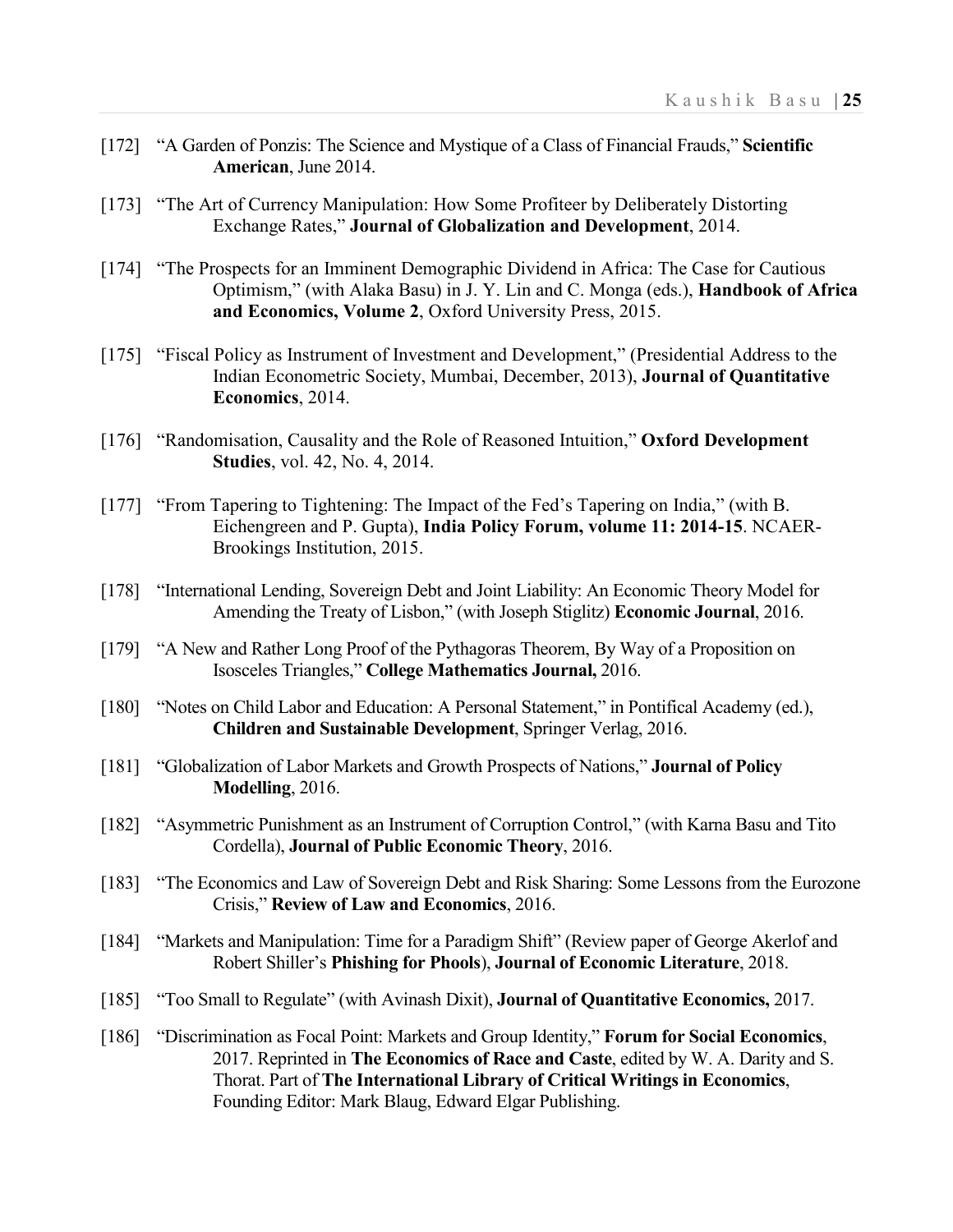- [187] "The Globe and the Circle: Geometry and Economic Geography as Tribute to Thales and Nash," **Indian Economic Review**, 2018.
- [188] "Nash Equilibria of Games When Players' Preferences are Quasi-transitive," (with Prasanta Pattanaik) **International Journal of Economic Theory**, vol. 10, 2017
- [189] "When Competition Corrupts: A Theoretical Analysis of Market Structure and the Incidence of Corruption," (with Boyang Zhang and Tamara McGavock), in R. Lensink, S. Sjogren nd C. Wihlborg (ed.) **Paths for Sustainable Economic Development: A Festschrift to Honor Shubhashis Gangopadhyay**, School of Business, University of Gothenburg, 2018.
- [190] "The Rise of Trump and an Agenda for Regulatory Reform," **Journal of Policy Modelling**, 2018.
- [191] "The Trials of Randomized Control: Probability, Intuition, and the Dinosaur Risk," **Social Science and Medicine**, 2018.
- [192] "Individual Preferences and Democratic Processes: Two Theorems with Implications for Electoral Politics," (with Tapan Mitra) **Social Choice and Welfare**, 2019.
- [193] "New Technology and Increasing Returns: The End of the Antitrust Century?" in K. Basu and R. Hockett (eds.) **Law, Economics and Conflict**, Cornell University Press, 2020, forthcoming.
- [194] "Technology, Labor and Globalization: Contemporary Challenges," **Indian Journal of Labour Economics**, 2019.
- [195] "Inequality, Growth, Poverty and Lunar Eclipses: Policy and Arithmetic," (with S. Subramanian), **Development and Change**, 2019.
- [196] "Introduction: The State of Economics, the State of the World," in K. Basu, D. Rosenblatt and Sepulveda, C. (eds.), **The State of Economics, the State of the World**, MIT Press, Cambridge, MA. Chinese translation of this chapter in **Comparative Studies**, Beijing, 2020, forthcoming.
- [197] "Reflections on Some Developments in Higher Education in India," **Jindal Journal of Public Policy**, 2020.

#### **Essays, Forewords, Short Notes**

[1] "On Some Economic and Political Consequences of 'Food for Work'," **Review of Agriculture, Economic and Political Weekly**, 17, 1982.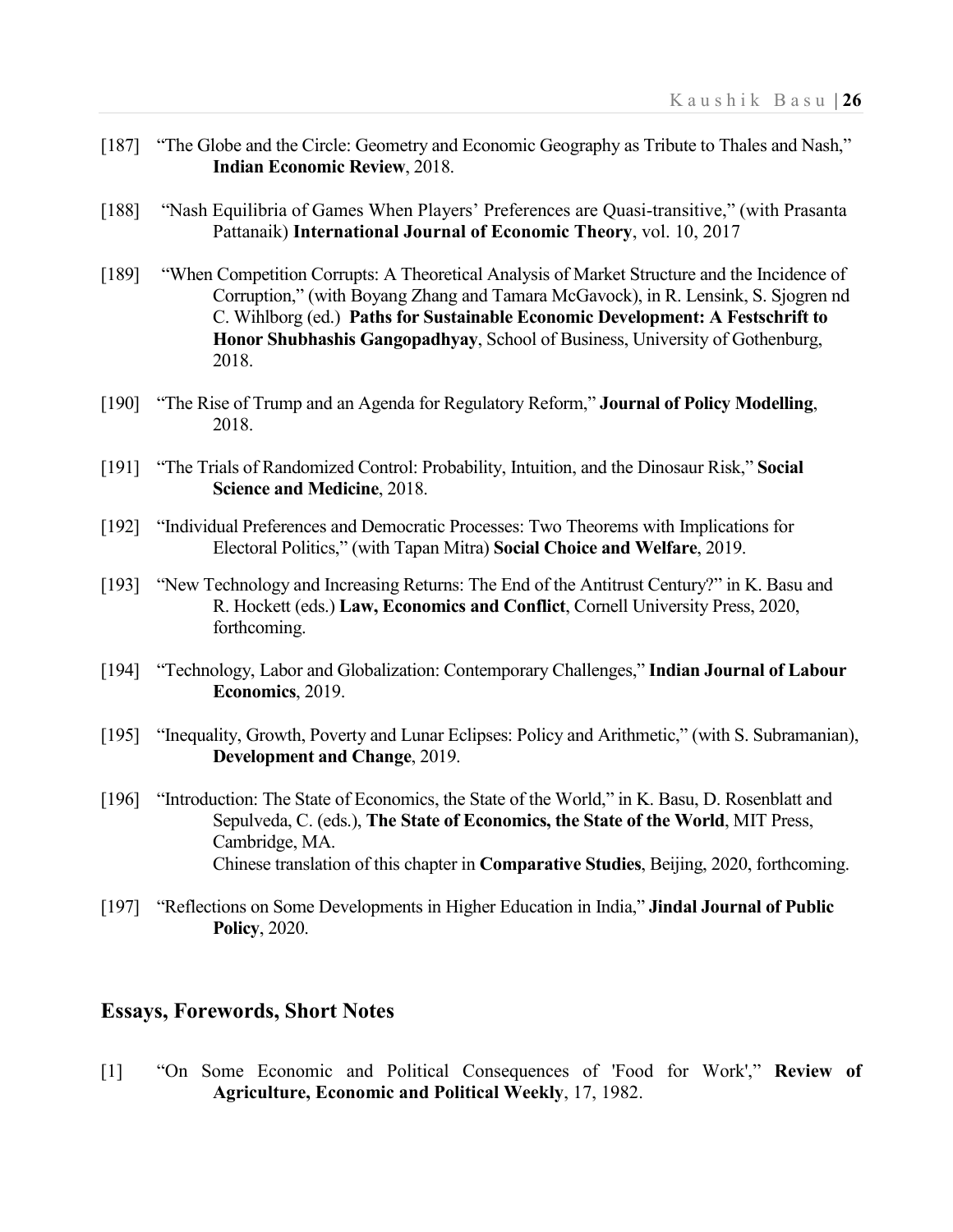- [2] "The Connaught Place Dilemma," **Science Reporter**, 19, 1982.
- [3] "The Budget: A Critique of its Rationale," **Economic and Political Weekly**, 18, March, 1983.
- [4] "India's Fiscal Policy: Lobbies and Acquiescence," **Economic and Political Weekly**, 20, April, 1985.
- [5] The Entry on "Ragnar Nurkse" in **The New Palgrave: A Dictionary of Economic Theory and Doctrine**, Macmillan, London, 1987. Reprinted in J. Eatwell, M. Milgate and P. Newman (eds.), **Economic Development**, Macmillan, London, 1989.
- [6] "The Third World: Basic Needs and International Cooperation," in N. Barfoed, T. Bredsdorff, L. Christensen and O. Nathan (eds.) **The Challenge of an Open World: Essays Dedicated to Niels Bohr**, Munksgaard, Copenhagen 1989.
- [7] "Budget in the Time of Change: Reflections on Restructuring," **Economic and Political Weekly**, 26, August1991.
- [8] Entries on "Economics" and "Welfare Economics" in **The Blackwell Dictionary of Twentieth-Century Social Thought**, Basil Blackwell, Oxford, 1993.
- [9] Comments on "Two Strategies for Economic Development: Using Ideas Versus Producing Ideas", **World Bank Economic Review**, 1993.
- [10] "From a Personal Point of View", in D. Kumar and D. Mookherjee (eds.), **D. School: Recollection of the Delhi School of Economics**, Oxford University Press, 1994.
- [11] Report of the IEA Committee on a New School of Economics and Economic Development (SEED), (with Jacques H. Dreze, Kenneth. Arrow, Anthony B. Atkinson, Seppo. Honkapohja, Anne Krueger, Juan-Antonio Morales, and Nicholas Stern), in the Third World, **Journal of Public Economics**, 55, 1995.
- [12] "India's Structural Adjustment and the Need for Reform," in C. H. Hanumantha Rao and H. Linneman (eds.), **Economic Reform and Poverty Alleviation in India**, Sage Publications, 1996.
- [13] "Comment" (on Partha Dasgupta's paper 'The Economics of Poverty in Poor Countries'), **Scandinavian Journal of Economics**, 100, 1998.
- [14] "Comment" (on Anne Krueger's paper), in Y. Hayami and M. Aoki (eds.), **The Institutional Foundations of East Asian Economic Development**, Macmillan, London, 1998.
- [15] "The Achievement of Amartya Sen," **Challenge**, March-April, 1999.
- [16] The View From the Tropics, in **The Boston Review**, 2001. Reprinted in J. Cohen and J. Rogers (ed.), **Can We Put an End to Sweatshops?**, Beacon Press, Boston, 2001.
- [17] Globalization and the Indian Economy, in the inaugural issue of **Vaanijya** (a Government of India publication), 1, July 2001.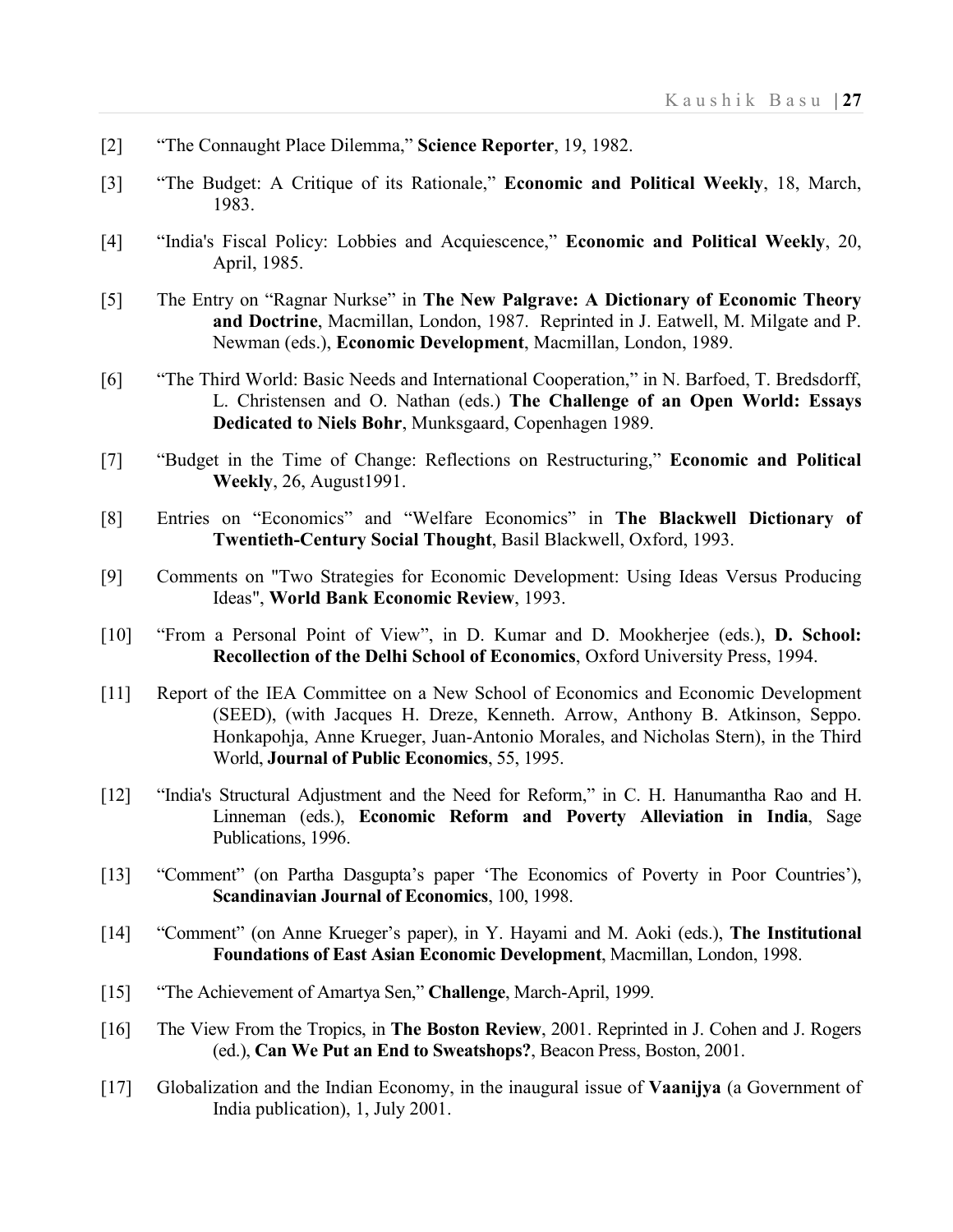- [18] "Strategy for Economic Reform in West Bengal," (with 8 co-authors), **Economic and Political Weekly**, October 12, 2002.
- [19] Child Labor: Its Economics, Its Sociology and Its Politics, **Scientific American**, 289, October, 2003. [German translation in **Spektrum der Wissenschaft**, January, 2004.]
- [20] "Globalisation and Babool Gum," **The Little Magazine**, 5, 2004.
- [21] Entry on "East Asian Crisis" in D. Clark (ed.)**Elgar Companion to Development Studies**, Edward Elgar Publishing Ltd, 2007.
- [22] Entry on "Economic Development, The importance of Institutions in", in S. Wolpert (ed.) **Encyclopedia of India**, Charles Scribner Sons Reference Books, 2005.
- [23] "Comments," **India Policy Forum 2005**, NCAER-Brookings, 2, 2006.
- [24] "Comments," **India Policy Forum 2006**, NCAER-Brookings, 3, 2007.
- [25] "Reflections on the Changing Face of Economics," in **Ramakrishna Mission Vidyamandir and Ramakrishna Mission Vivekananda University**, Belur Math, 2006.1
- [26] An English translation of Rnam Krtva (Bengali short story by Shibram Chakravarty), **The Little Magazine**, 2008.
- [27] "Why India Needs Labour Market Reforms," in D. Sarker (ed.), **Second Generation Reforms: What is to be Done?** Kolkata: Allied Publishers, 2008.
- [28] "Comments," **India Policy Forum 2008**, **NCAER-Brookings**, 2008.
- [29] "Why I Read, What I Read," in **Why I Love to Read**, New Delhi: Scholastic, 2010 .
- [30] English translation of Debotar Janma/A God is Born (Bengali short story by Shibram Chakravarty), **The Little Magazine**, 7, 2009.
- [31] "Economics According to Tapan Mitra," (with Mukul Majumdar and Kazuo Nishimura) **International Journal of Economic Theory,** 2010.
- [32] Foreword, for S. Thorat and K. Newman (eds.) **Blocked by Caste: Economic Discrimination in Modern India**, Oxford University Press, New Delhi, 2010.
- [33] Prologue, M. Biggeri, J. Ballet and F. Comim (eds.), **Children and the Capability Approach**, Palgrave Macmillan, 2011.
- [34] Skewflation, in **Arthapedia** [\(http://arthapedia.in/index.php/Home\\_Page\)](http://www.arthapedia.in/index.php/Home_Page)
- [35] Foreword, (with R. Kanbur), for A.Sharma (ed.). Essays in Honour of Amartya Sen on his 75<sup>th</sup> Birthday, 2012.
- [36] Foreword, for R. Malhotra (ed.) **A Critical Decade: Policies for India's Development,** Oxford University Press, New Delhi, 2012.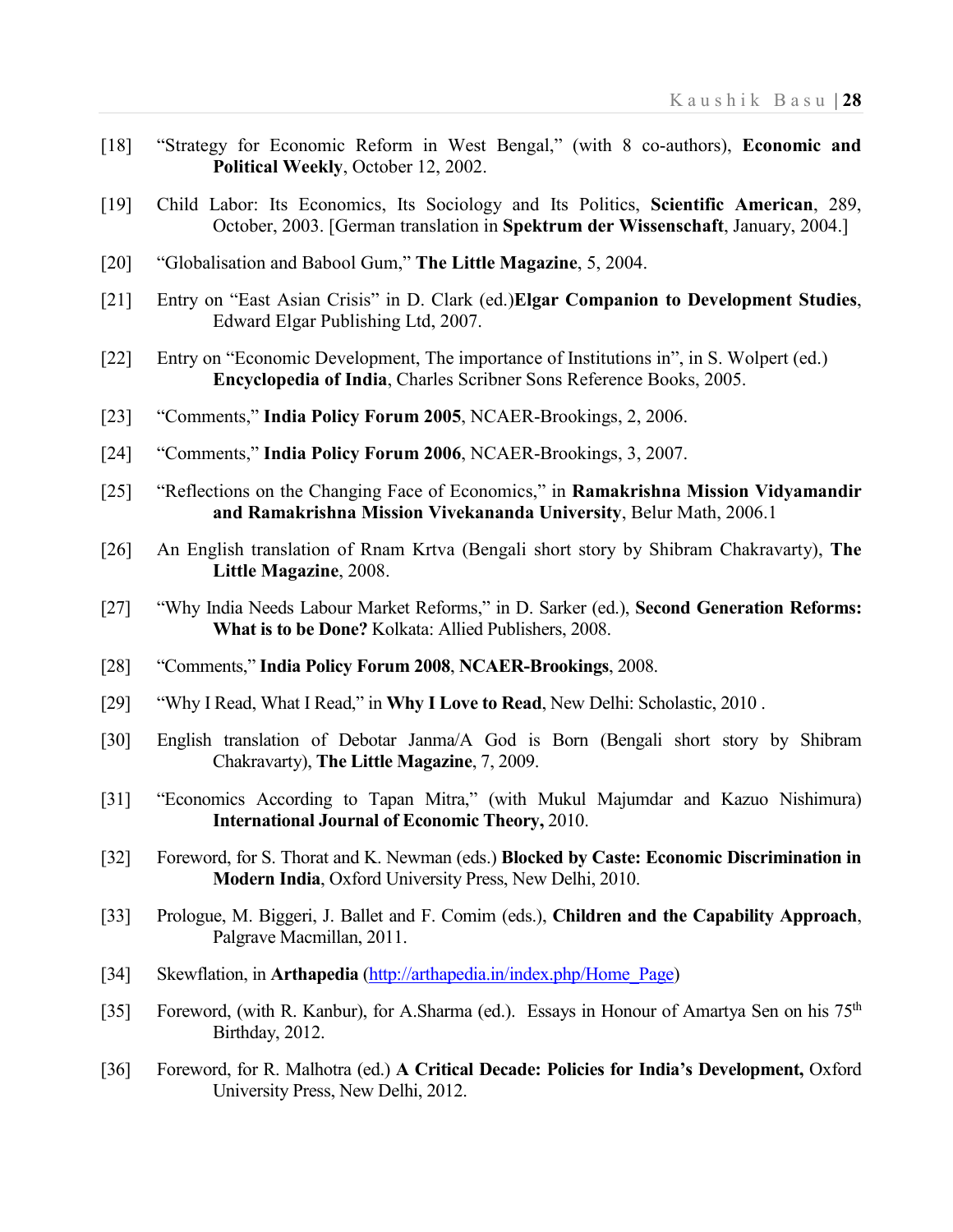- [37] Foreword, **On the Turnpike: Indian Economy since 1947 & Indian Economic Service a 50**, (commemorative volume for the Golden Jubilee of the Indian Economic Service, with narrative by T.C.A. Srinivasa Raghavan), Academic Foundation, New Delhi, 2012.
- [38] 'Among the Zapotecs' and 'Jakotra Reflections' and other essays in N. Bali, M. Chen and R. Kanbur (eds.) **Bridging Perspectives,** Cornell-SEWA-WIEGO publication, 2012.
- [39] Foreword, for J. Foster, S. Seth, M. Lokshin and Z. Sajaia (eds.) **A Unified Approach to Measuring Poverty and Inequality: Theory and Practice**, World Bank, Washington, D.C., 2013.
- [40] Foreword, for Dutta, P. Murgai, R., M. Ravallion and D. van de Walle, **Right to Work? Assessing India's Employment Guarantee Scheme in Bihar, Practice**, World Bank, 2014.
- [41] How to Use Doing Business Indicators and How Not To, Foreword to **Doing Business 2015**, World Bank, Washington, D.C., 2014.
- [42] Development Economics and Method: A Quarter Century of ABCDE (with Andrew Foster), **World Bank Economic Review Papers and Proceedings**, 2015.
- [43] Inequality and Growth: A Preamble (with Joseph Stiglitz and Vivian Hon), in Basu, K. and Stiglitz, J. E. (eds), **Inequality and Growth**, Palgrave Macmillan, 2016.
- [44] Foreword, for Lakhwinder Singh and Nirvikar Singh (eds.) **Economic Transformation of a Developing Economy: The Experience of Indian Punjab**, Springer, New Delhi, 2016.
- [45] Development Economics and Method: A Quarter Century of ABCDE (with Andrew Foster), in **Papers and Proceedings of the Annual Bank Conference on Development Economics 2014**, Oxford University Press, 2015.
- [46] Foreword, for M. Das, S. Kar, and N. Nawn (eds.) **Economic Challenges for the Contemporary World**, Sage Publishers, 2016.
- [47] Foreword, for Tamal Bandyopadhyay, **Bandhan: The Making of a Bank**, Penguin Random House, 2016.
- [48] The Stockholm Statement. A short statement on the principles of good policymaking, written with 12 other economists, including, former Chief Economists of the World Bank: Joseph Stiglitz, Francois Bourguignon and Justin Yifu Lin. Posted by SIDA, Stockholm, and WIDER, Helsinki.
- [49] Foreword, for Supriyo De (ed), **India's Fiscal Policy: Prescriptions, Pragmatics and Practice**, Cambridge University Press, 2017.
- [50] Foreword, for Sanjay Kathuria, **A Glass Half Full: The Promise of Regional Trade in South Asia**, World Bank, 2018.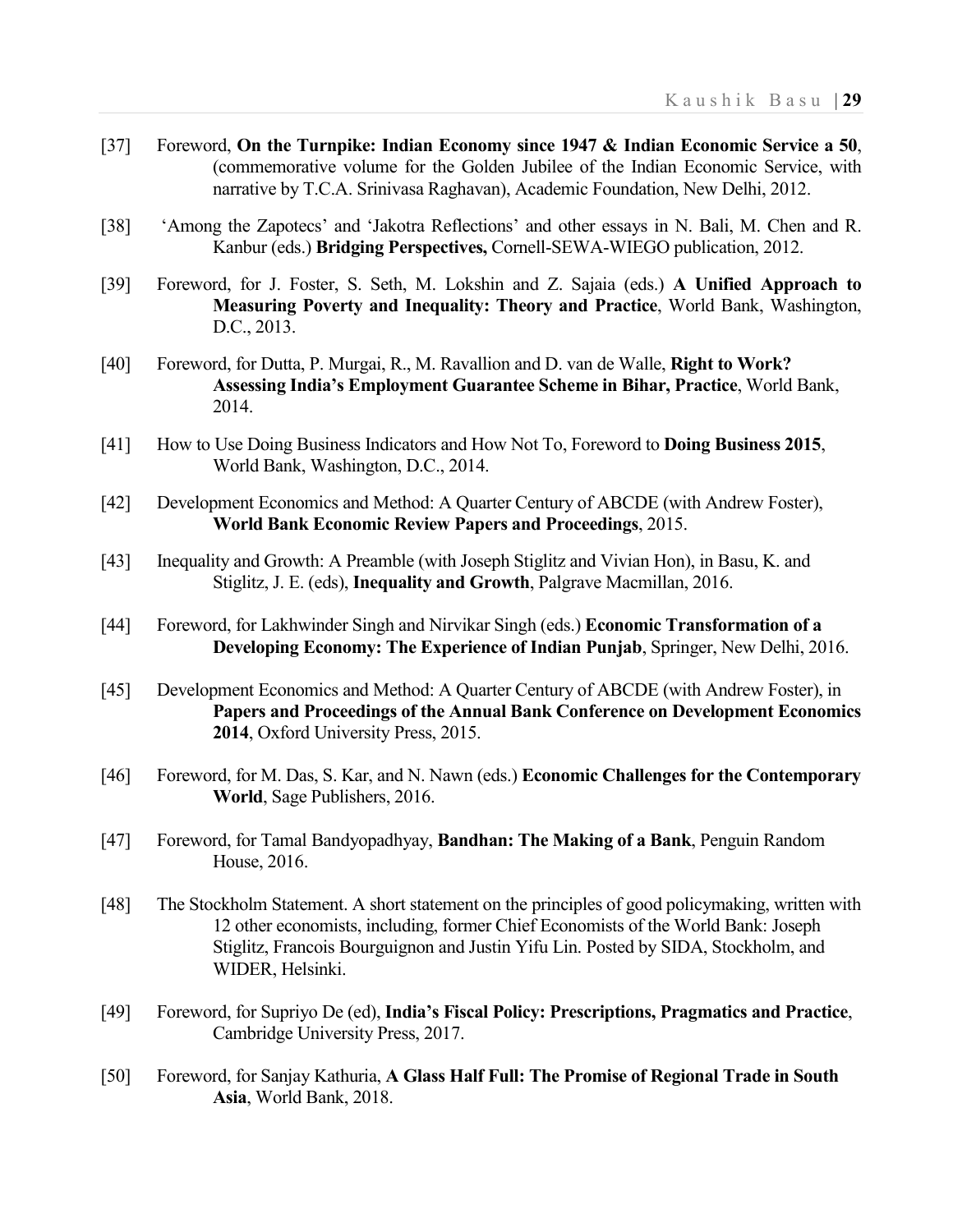- [51] 'Normas Sociales, Pobreza y Desigualdad', in Juan Luis Hernandez Avendano and Maria Eugenia Ibarraran Viniegra (eds.), **Por Que Persisten la Pobreza y la Desigualdad en Mexico,** Universidad Iboamericana Puebla, Mexico.
- [52] Member of the Task Force on Fiscal Policy for Health, co-chaired by Michael Bloomberg and Lawrence Samuelson, that produced the report: Health Taxes to Save Lives: Employing Effective Taxes on Tobacco, Alcohol, and Sugary Beverages. Launch April 11, 2019.
- [53] 'India's Economic Troubles are Rooted in Politics,' **Foreign Policy,** February 21, 2020.
- [54] Foreword, for Sudipta Sarangi, **The Economics of Small Things**, Penguin, India.
- [55] 'COVID-19 and Governance: A Challenge for Emerging Economies' in **Reimagining the Global Economy: Building back better in a post-COVID-19 world**, Brookings Institution Report, Washington D.C., November 2020. (written with Alaka Basu and Jose Maria U Tapia)

# **Theater**

**Crossings at Benaras Junction** (A full-length play in four acts), published in **The Little Magazine**, 6, 2005. Shortlist for the TLM New Writing Award for 2006 and reprinted in a special issue of shortlisted writings in **First Impressions** by TLM, New Delhi, 2006.

Also reprinted in **An Economist's Miscellany: From the Groves of Academe to the Slopes of Raisina Hill**, Oxford University Press.

# **Other Writings/Reporting/Media**

### **Print Media: Interviews and Writings (selection)**

"The Poor Need Child Labor," **New York Times**, November 29, 1994.

Occasional Blogs on World Bank's Website, 2012-16.

Book Reviews in several journals, including the **European Sociological Review, Economic Journal, Indian Economic and Social History Review, Indian Economic Review, Economic and Political Weekly, Journal of Economic Literature, Journal of Development Studies, Development and Change, Economic Development and Cultural Change**.

Blogs in **Project Syndicate**, from December 31, 2012, and continuing.

Articles in leading English newspapers and magazines, including **The Times of India, Indian Express, India Today, Statesman**, and **The New York Times**. (The article in the New York Times was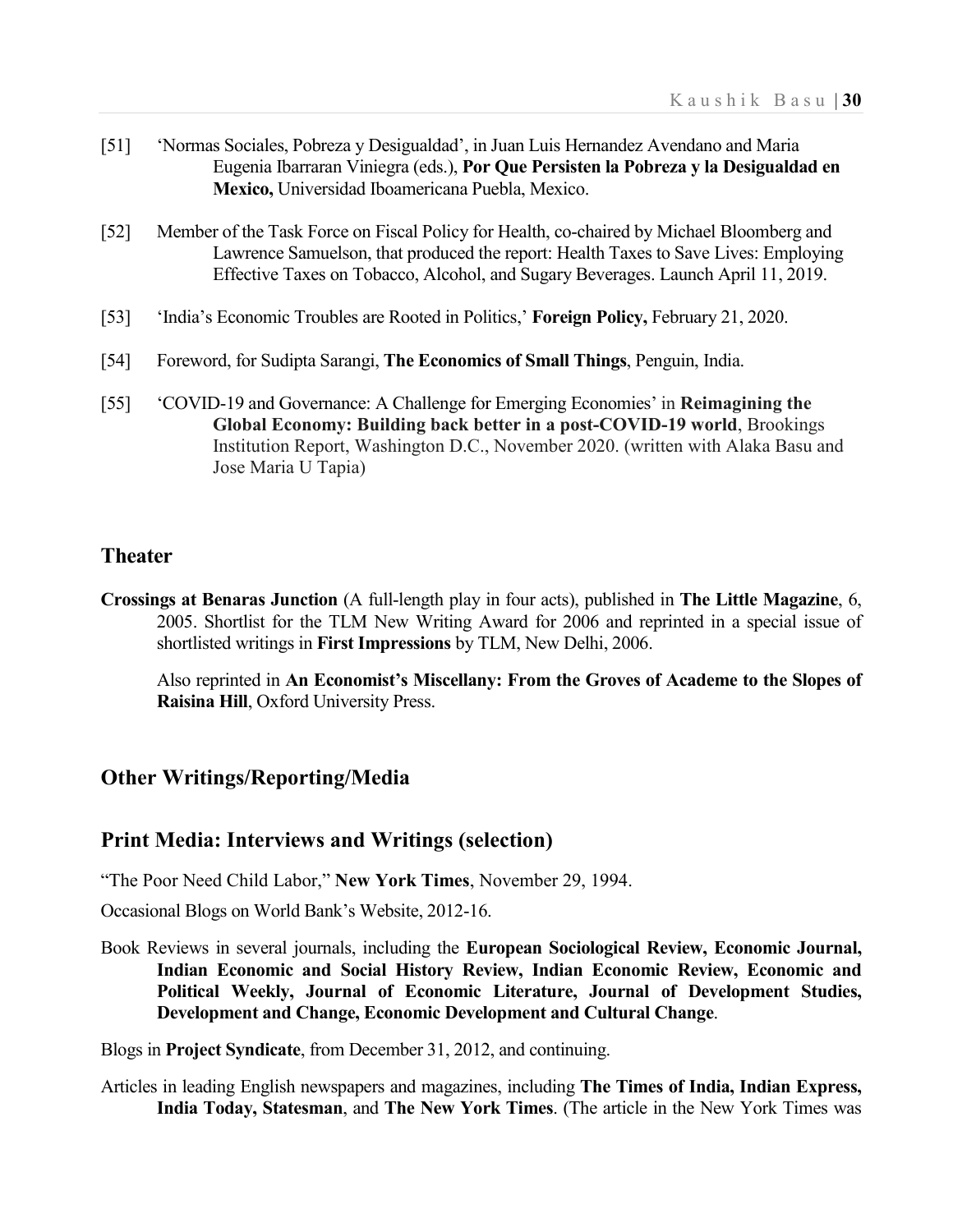reprinted in **The International Herald Tribune, The Asian Age** and **The Strait Times**). Wrote a series of articles (with eight other economists) on the state and prospect of the West Bengal economy, which was published in Bengali in **Ananda Bazar Patrika** and in English in **The Telegraph** in 2001**.**

"Economic Graffiti," monthly column in **India Today**, 1999-2002.

- Monthly column for **Business Standard**, India, 2002-2003.
- Fortnightly column for the Saturday edition of **Hindustan Times,** New Delhi and other Indian cities, till December 2009.
- Regular column for **BBC NewsOnline (**http://news.bbc.co.uk/2/hi/south\_asia/3466745.stm), until December 2009.
- Interviewed by leading Indian newspapers and television on matters concerning Indian economic policy, including **The Economic Times**, January 1, 2002 and **The Times of India**, January 16, 2002 and repeatedly during 2009-2011.
- Interview with Dhiraj Nayyar, **Financial Express**, 9 December, 2009.
- Interview in **Mint** newspaper, 21 December, 2009.
- **The Economist Magazine** (March/April, 2010) featured The Economic Survey 2009-10 and specifically my research in Economics Focus.
- Lunch with BS, **Business Standard**, 5 January, 2010. Reprinted in the book, **Table for Two: In Conversation with Power, Fame and Glory**, Business Standard Books, 2012.
- **Wall Street Journal** Blog, 7 July, 2010: *[http://blogs.wsj.com/indiarealtime/2010/07/07/kaushik-basu-on](http://blogs.wsj.com/indiarealtime/2010/07/07/kaushik-basu-on-pranab-mukherjee-woody-allen/)*pranab-mukherjee-woody-allen/
- **The Economist Magazine** (March/April, 2010) featured The Economic Survey 2009-10 and specifically my research in Economics Focus.

Lunch with BS. **Business Standard**, 3 May, 2011.

"Playwright in the North Block." Full page feature in **Financial Express**, December 2, 2011.

- Featured in Eye, **The Sunday Indian Express Magazine**, 8-14 May, 2011
- Featured in **The Economist** in connection with my ideas on controlling harassment bribes, May 7-13, 2011 ("A Novel Way to Combat Corruption") p. 70.
- **India Today,** "The Big Story, Policy Paralysis," November 21, 2011, pp.34-35.
- Featured in **Newsweek Magazine** (International Edition), "Kaushik Basu: World Bank Renegade," September 17, 2012.
- **The Edge** (Malaysia), "No crisis expected" (lead story), July 2013.
- **Darpan Magazine** (Canada), September, 2013.
- Craig Mellow of **Institutional Investor**, September 19, 2013.

Danny Jiang of **Xinhua News Agency**, October 6, 2013.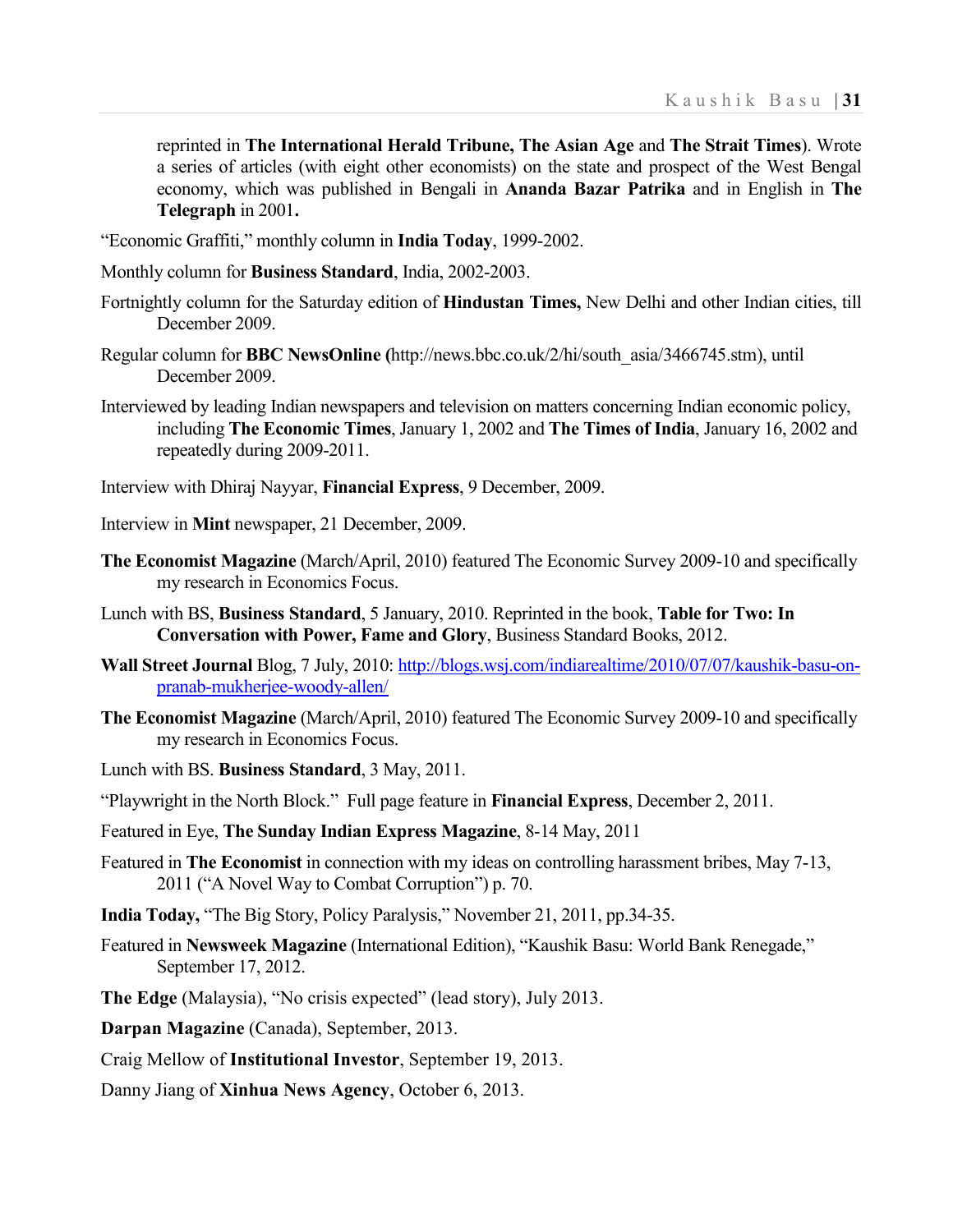Alicia Salgado of **Excelsior** (Mexico), October 28, 2013.

**Bloomberg** Joseph Ciolli, November 7, 2013.

Annie Lowrie, **New York Times**, November 15, 2013.

Interview with Suman Ghosh in **The Telegraph**, Calcutta, January 22, 2014.

Interview with PTI, in **Economic Times**, 26 August, 2015.

Interview with Johan Schuck in **Dagens Nyheter**, September 4, 2015.

Interview with Puja Mehra and T.C.A. Sharad Raghavan in **The Hindu**, September 6, 2015.

- 'World Bank Chief Warns Fed,' in **Financial Times**, September 9, 2015.
- 'World Bank Economist Proves Pythagorean Theorem (2,600 Years Late), **Bloomberg Business**, September 18, 2015.
- 'Pythagoras Theorem Proved Once Again,' **Forbes**, September 20, 2015. [http://www.forbes.com/sites/kevinknudson/2015/09/20/pythagorean-theorem-proved-true](http://www.forbes.com/sites/kevinknudson/2015/09/20/pythagorean-theorem-proved-true-once-again/)once-again/
- 'Why Indian Traffic is So Bad': Review of An Economist in the Real World, by Raymond Zhong, **Wall Street Journal**, November 22, 2015.
- 'World Bank Chief Economist warns Fed to Delay Rate Rise,' Lead news, **Financial Times**, 9 September, 2015.
- L'economiste decale', a write up by Julien Bouissou and Chloe Hecketsweiler on my research and other works, in **La Monde**, Paris, 11 April, 2016.

'In India, Black Money Makes for Bad Policy,' OpEd in, **New York Times**, November 29, 2016.

- 'A New Year's Development Policy Resolution,' (by Kaushik Basu, Francois Bourguignon, Justin Lin and Joe Stiglitz) **Project Syndicate**, December 30, 2016.
- 'India and the Visible Hand of the Market,' OpEd in **New York Times**, June 29, 2017. <https://www.nytimes.com/2017/06/29/opinion/india-and-the-visible-hand-of-the-market.html>
- 'India can Hide Unemployment Data but not the Truth,' OpEd, **New York Times**, February 1, 2019. <https://www.nytimes.com/2019/02/01/opinion/india-unemployment-jobs-blackout.html>

'India's Descent into Stepwells of Growth,' **MINT Long Reads,** 27 August, 2020.

### **Television, Radio (selection)**

**NDTV** on 3 August 2004 **CNBC** on 2 August, 2004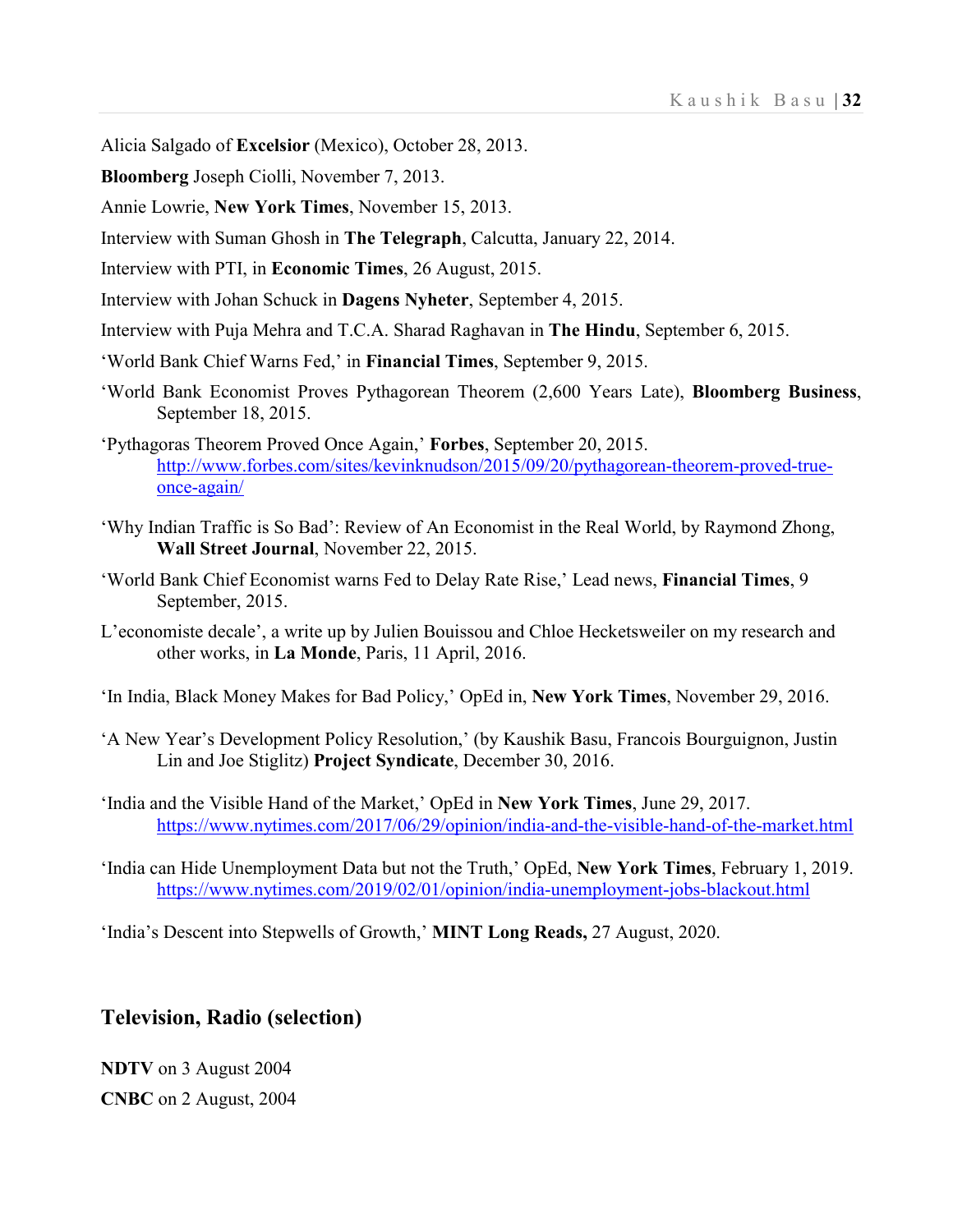**Newsnight with Aaron Brown CNN** on 8 December, 2004

BBC World Service Radio

**Here on Earth, Wisconsin Public Radio** on 13 March, 2004

**NDTV** Pre**-**Budget Interview on 24 February, 2006, Pre-Budget discussion on 27 February, 2006.

Interviewed by the Italian **TV Rai News 24**, 11 May, 2006, on the problem of global child labor.

**BBC radio** on world food price inflation on 14 April, 2007.

**BBC World News Tonight** (World Business Report, 10 pm), 23 July 2008.

**South Asia TV**, Conversation with Lord Meghnad Desai on 23 December, 2008.

**Tara TV** and aired over 24-29 December, 2008.

**Loksabha Television**, New Delhi, on the state on the Indian economy and aired 2 to 8 July, 2009.

**NDTV Profit**, India, on 20 July, 2009.

Tough Talk, **NDTV Profit**, aired on 21 August, 2009.

- Multiple interviews on several television channels, following tabling of the Budget in parliament, 2010-2012.
- **BBC India Business Report,** 7 May, 2011.
- My paper "A Novel Way to Combat Corruption" covered in Fareed Zakaria's CNN Global Public Square (GPS), May 2011.
- **BBC World Service Programme**, The Forum, with Tilo Kunath and Mary Warnock, conducted by Rana Mitter, 27 August, 2011.

**Devil's Advocate, CNBC**, 18 September, 2011.

- **NDTV 24/7** by Sonia Singh, 7 November, 2011.
- Multiple TV interviews and press briefings following tabling of the **Economic Survey 2011-12**, in parliament, 15 March 2012.

Routine TV, media and radio interviews in connection with launch of World Bank reports, 2012-14.

- **CNBC-TV18**, New Delhi, August, 2013.
- 'World Bank Chief Economist on Future of India's Economy,' Interview, **BBC News Online**, January 31, 2014.
- Devil's Advocate**, CNN-IBN**, Interview with Karan Thapar, January, 2016.
- Interview with Shereen Bhan**, CNBC TV-18,** January 2016.

Interview with Nidhi Razdan, **NDTV**, 7 August 2017.

Interview with Latha Venkatesh, **CNBC** TV, 6 August, 2018.

Plenary Address to Global ARC Boston, 22-24 October, 2018.

Interview on BBC TV, on 'Talking Business with Aaron Heslehurst,' on 7 February, 2019.

Interview on ET Now TV with Tamanna Inamdar on the economic fallout of the coronavirus